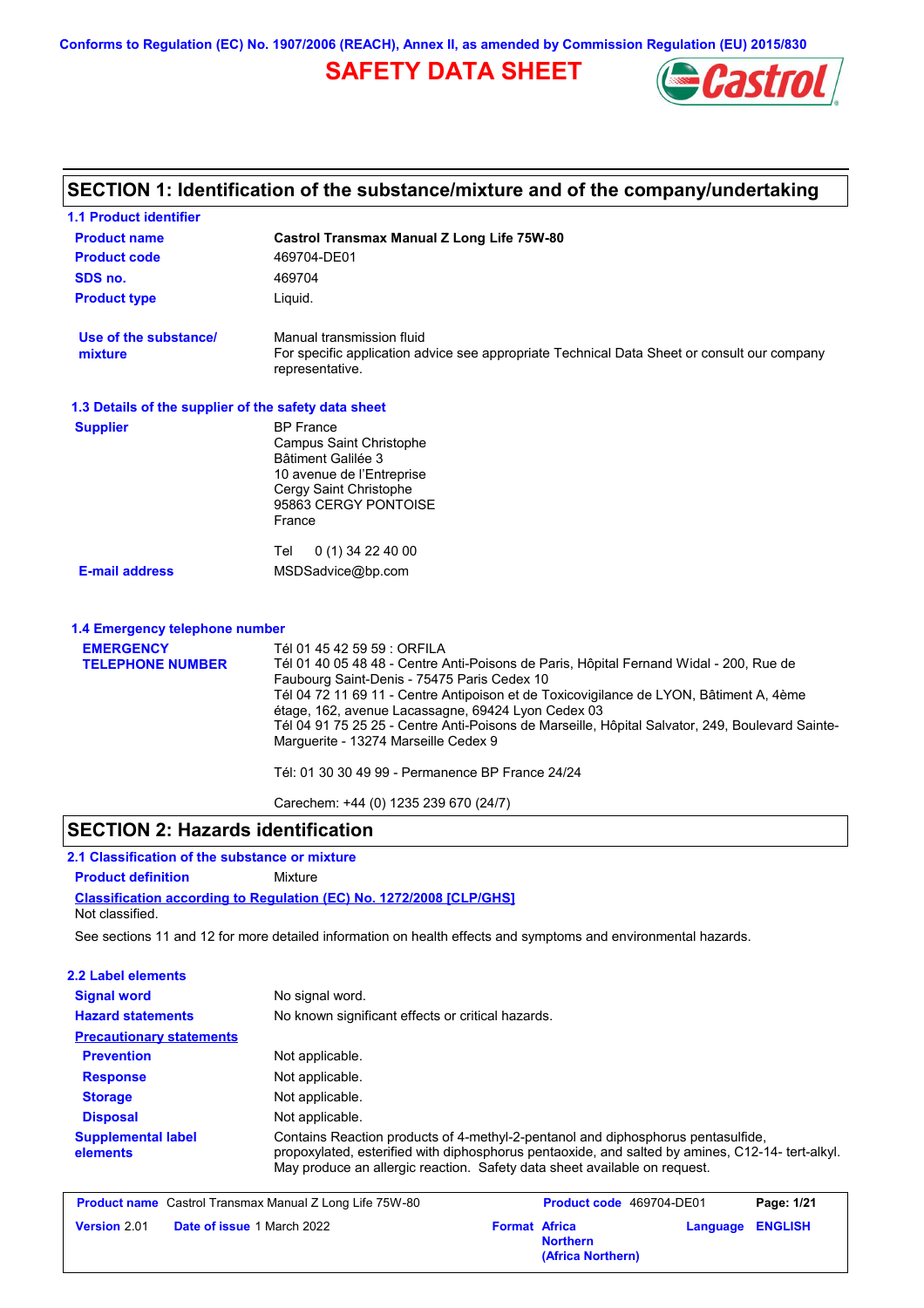## **SECTION 2: Hazards identification**

| EU Regulation (EC) No. 1907/2006 (REACH)                                                                                                                 |                                                                                                               |
|----------------------------------------------------------------------------------------------------------------------------------------------------------|---------------------------------------------------------------------------------------------------------------|
| <b>Annex XVII - Restrictions</b><br>on the manufacture.<br>placing on the market<br>and use of certain<br>dangerous substances,<br>mixtures and articles | Not applicable.                                                                                               |
| <b>Special packaging requirements</b>                                                                                                                    |                                                                                                               |
| <b>Containers to be fitted</b><br>with child-resistant<br>fastenings                                                                                     | Not applicable.                                                                                               |
| <b>Tactile warning of danger</b>                                                                                                                         | Not applicable.                                                                                               |
| 2.3 Other hazards                                                                                                                                        |                                                                                                               |
| <b>Results of PBT and vPvB</b><br>assessment                                                                                                             | Product does not meet the criteria for PBT or vPvB according to Regulation (EC) No. 1907/2006,<br>Annex XIII. |
| <b>Product meets the criteria</b><br>for PBT or vPvB according<br>to Regulation (EC) No.<br><b>1907/2006, Annex XIII</b>                                 | This mixture does not contain any substances that are assessed to be a PBT or a vPvB.                         |
| Other hazards which do<br>not result in classification                                                                                                   | Defatting to the skin.                                                                                        |

#### **SECTION 3: Composition/information on ingredients**

#### **3.2 Mixtures**

**Mixture Product definition**

Synthetic base stock. Proprietary performance additives.

| <b>Product/ingredient</b><br>name                                                                                                                                                    | <b>Identifiers</b>                                                                      | $\frac{9}{6}$ | <b>Regulation (EC) No.</b><br>1272/2008 [CLP]                                              | <b>Type</b> |
|--------------------------------------------------------------------------------------------------------------------------------------------------------------------------------------|-----------------------------------------------------------------------------------------|---------------|--------------------------------------------------------------------------------------------|-------------|
| Distillates (petroleum), hydrotreated<br>heavy paraffinic                                                                                                                            | REACH #: 01-2119484627-25 ≤3<br>EC: 265-157-1<br>CAS: 64742-54-7<br>Index: 649-467-00-8 |               | Asp. Tox. 1, H304                                                                          | $[1]$       |
| Distillates (petroleum), solvent-<br>dewaxed heavy paraffinic                                                                                                                        | REACH #: 01-2119471299-27 ≤3<br>EC: 265-169-7<br>CAS: 64742-65-0<br>Index: 649-474-00-6 |               | Asp. Tox. 1, H304                                                                          | $[1]$       |
| Distillates (petroleum), hydrotreated<br>light paraffinic                                                                                                                            | REACH #: 01-2119487077-29 ≤3<br>EC: 265-158-7<br>CAS: 64742-55-8<br>Index: 649-468-00-3 |               | Asp. Tox. 1, H304                                                                          | $[1]$       |
| Distillates (petroleum), solvent-<br>dewaxed light paraffinic                                                                                                                        | REACH #: 01-2119480132-48 ≤3<br>EC: 265-159-2<br>CAS: 64742-56-9<br>Index: 649-469-00-9 |               | Asp. Tox. 1, H304                                                                          | $[1]$       |
| Reaction products of 4-methyl-<br>2-pentanol and diphosphorus<br>pentasulfide, propoxylated, esterified<br>with diphosphorus pentaoxide, and<br>salted by amines, C12-14- tert-alkyl | REACH #: 01-2119493620-38<br>EC: -<br>$CAS: -$                                          | $<$ 1         | Acute Tox. 4, H302<br>Eye Irrit. 2, H319<br>Skin Sens. 1B, H317<br>Aquatic Chronic 2, H411 | $[1]$       |

#### **See Section 16 for the full text of the H statements declared above.**

#### **Type**

[1] Substance classified with a health or environmental hazard

[2] Substance with a workplace exposure limit

[3] Substance meets the criteria for PBT according to Regulation (EC) No. 1907/2006, Annex XIII

[4] Substance meets the criteria for vPvB according to Regulation (EC) No. 1907/2006, Annex XIII

[5] Substance of equivalent concern

[6] Additional disclosure due to company policy

Occupational exposure limits, if available, are listed in Section 8.

| <b>Product name</b> Castrol Transmax Manual Z Long Life 75W-80 |                                   | <b>Product code</b> 469704-DE01 |                                      | Page: 2/21 |                  |
|----------------------------------------------------------------|-----------------------------------|---------------------------------|--------------------------------------|------------|------------------|
| <b>Version 2.01</b>                                            | <b>Date of issue 1 March 2022</b> | <b>Format Africa</b>            | <b>Northern</b><br>(Africa Northern) |            | Language ENGLISH |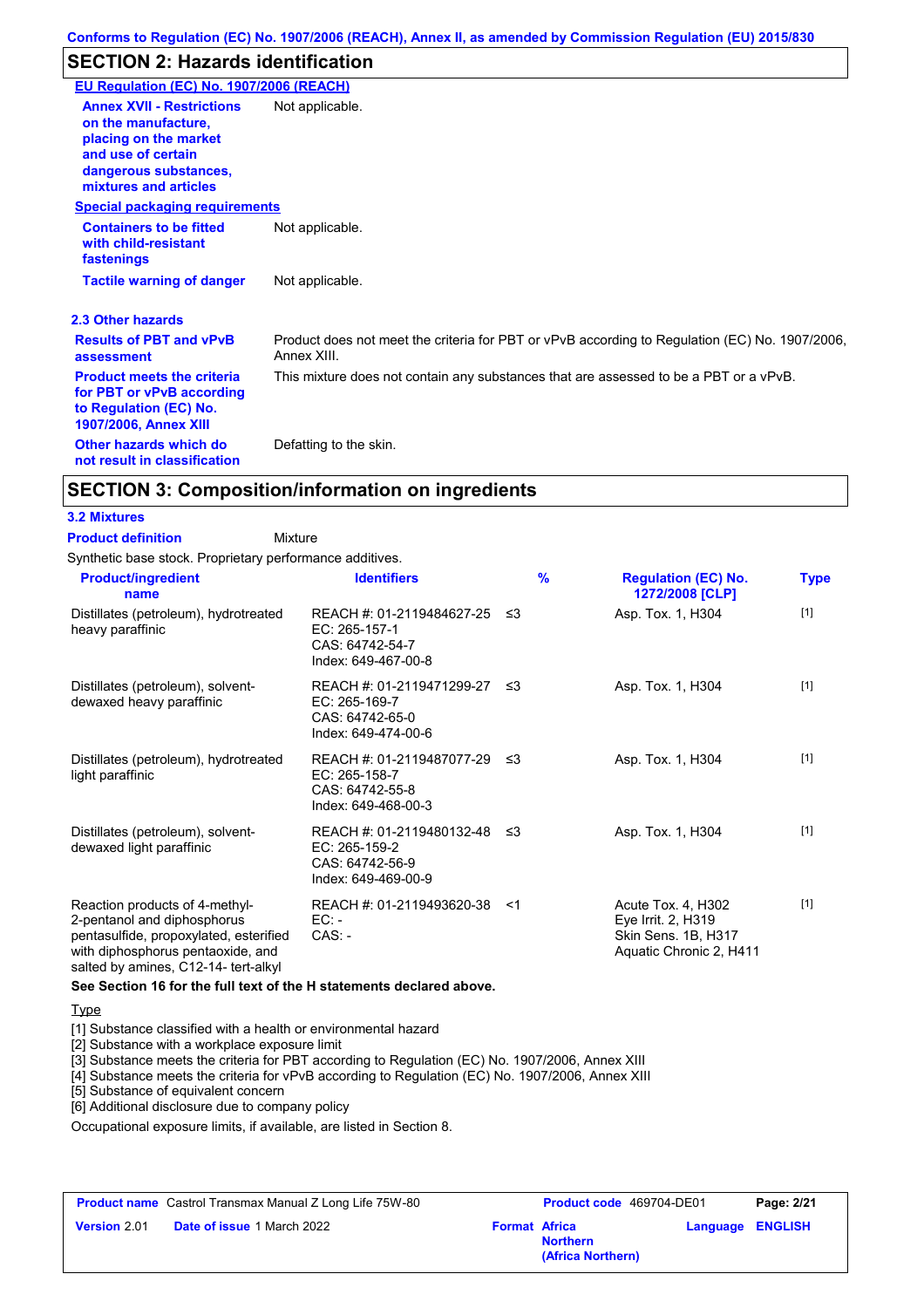#### **SECTION 4: First aid measures**

| <b>4.1 Description of first aid measures</b> |                                                                                                                                                                                                                                         |
|----------------------------------------------|-----------------------------------------------------------------------------------------------------------------------------------------------------------------------------------------------------------------------------------------|
| <b>Eye contact</b>                           | In case of contact, immediately flush eyes with plenty of water for at least 15 minutes. Eyelids<br>should be held away from the eyeball to ensure thorough rinsing. Check for and remove any<br>contact lenses. Get medical attention. |
| <b>Skin contact</b>                          | Wash skin thoroughly with soap and water or use recognised skin cleanser. Remove<br>contaminated clothing and shoes. Wash clothing before reuse. Clean shoes thoroughly before<br>reuse. Get medical attention if irritation develops.  |
| <b>Inhalation</b>                            | If inhaled, remove to fresh air. Get medical attention if symptoms occur.                                                                                                                                                               |
| <b>Ingestion</b>                             | Do not induce vomiting unless directed to do so by medical personnel. Get medical attention if<br>symptoms occur.                                                                                                                       |
| <b>Protection of first-aiders</b>            | No action shall be taken involving any personal risk or without suitable training.                                                                                                                                                      |

#### **4.2 Most important symptoms and effects, both acute and delayed**

See Section 11 for more detailed information on health effects and symptoms.

#### **Potential acute health effects**

| <b>Inhalation</b>   | Vapour inhalation under ambient conditions is not normally a problem due to low vapour<br>pressure.               |
|---------------------|-------------------------------------------------------------------------------------------------------------------|
| <b>Ingestion</b>    | No known significant effects or critical hazards.                                                                 |
| <b>Skin contact</b> | Defatting to the skin. May cause skin dryness and irritation.                                                     |
| Eye contact         | No known significant effects or critical hazards.                                                                 |
|                     | Delayed and immediate effects as well as chronic effects from short and long-term exposure                        |
| <b>Inhalation</b>   | Overexposure to the inhalation of airborne droplets or aerosols may cause irritation of the<br>respiratory tract. |
| <b>Ingestion</b>    | Ingestion of large quantities may cause nausea and diarrhoea.                                                     |
| <b>Skin contact</b> | Prolonged or repeated contact can defat the skin and lead to irritation and/or dermatitis.                        |
| Eye contact         | Potential risk of transient stinging or redness if accidental eye contact occurs.                                 |

#### **4.3 Indication of any immediate medical attention and special treatment needed**

**Notes to physician** Treatment should in general be symptomatic and directed to relieving any effects.

# **SECTION 5: Firefighting measures**

| 5.1 Extinguishing media                                                                                                    |                                                                                                                                                                                                                                                                                                                                                                   |  |  |
|----------------------------------------------------------------------------------------------------------------------------|-------------------------------------------------------------------------------------------------------------------------------------------------------------------------------------------------------------------------------------------------------------------------------------------------------------------------------------------------------------------|--|--|
| <b>Suitable extinguishing</b><br>In case of fire, use foam, dry chemical or carbon dioxide extinguisher or spray.<br>media |                                                                                                                                                                                                                                                                                                                                                                   |  |  |
| <b>Unsuitable extinguishing</b><br>media                                                                                   | Do not use water jet. The use of a water jet may cause the fire to spread by splashing the<br>burning product.                                                                                                                                                                                                                                                    |  |  |
| 5.2 Special hazards arising from the substance or mixture                                                                  |                                                                                                                                                                                                                                                                                                                                                                   |  |  |
| <b>Hazards from the</b><br>substance or mixture                                                                            | In a fire or if heated, a pressure increase will occur and the container may burst.                                                                                                                                                                                                                                                                               |  |  |
| <b>Hazardous combustion</b><br>products                                                                                    | Combustion products may include the following:<br>carbon oxides $(CO, CO2)$ (carbon monoxide, carbon dioxide)                                                                                                                                                                                                                                                     |  |  |
| 5.3 Advice for firefighters                                                                                                |                                                                                                                                                                                                                                                                                                                                                                   |  |  |
| <b>Special precautions for</b><br>fire-fighters                                                                            | No action shall be taken involving any personal risk or without suitable training. Promptly<br>isolate the scene by removing all persons from the vicinity of the incident if there is a fire.                                                                                                                                                                    |  |  |
| <b>Special protective</b><br>equipment for fire-fighters                                                                   | Fire-fighters should wear appropriate protective equipment and self-contained breathing<br>apparatus (SCBA) with a full face-piece operated in positive pressure mode. Clothing for fire-<br>fighters (including helmets, protective boots and gloves) conforming to European standard EN<br>469 will provide a basic level of protection for chemical incidents. |  |  |

#### **SECTION 6: Accidental release measures**

#### **6.1 Personal precautions, protective equipment and emergency procedures**

| <b>For non-emergency</b> | No action shall be taken involving any personal risk or without suitable training. Evacuate |
|--------------------------|---------------------------------------------------------------------------------------------|
| personnel                | surrounding areas. Keep unnecessary and unprotected personnel from entering. Do not touch   |
|                          | or walk through spilt material. Floors may be slippery; use care to avoid falling. Put on   |
|                          | appropriate personal protective equipment.                                                  |

|                     | <b>Product name</b> Castrol Transmax Manual Z Long Life 75W-80 |                      | Product code 469704-DE01             | Page: 3/21              |
|---------------------|----------------------------------------------------------------|----------------------|--------------------------------------|-------------------------|
| <b>Version 2.01</b> | <b>Date of issue 1 March 2022</b>                              | <b>Format Africa</b> | <b>Northern</b><br>(Africa Northern) | <b>Language ENGLISH</b> |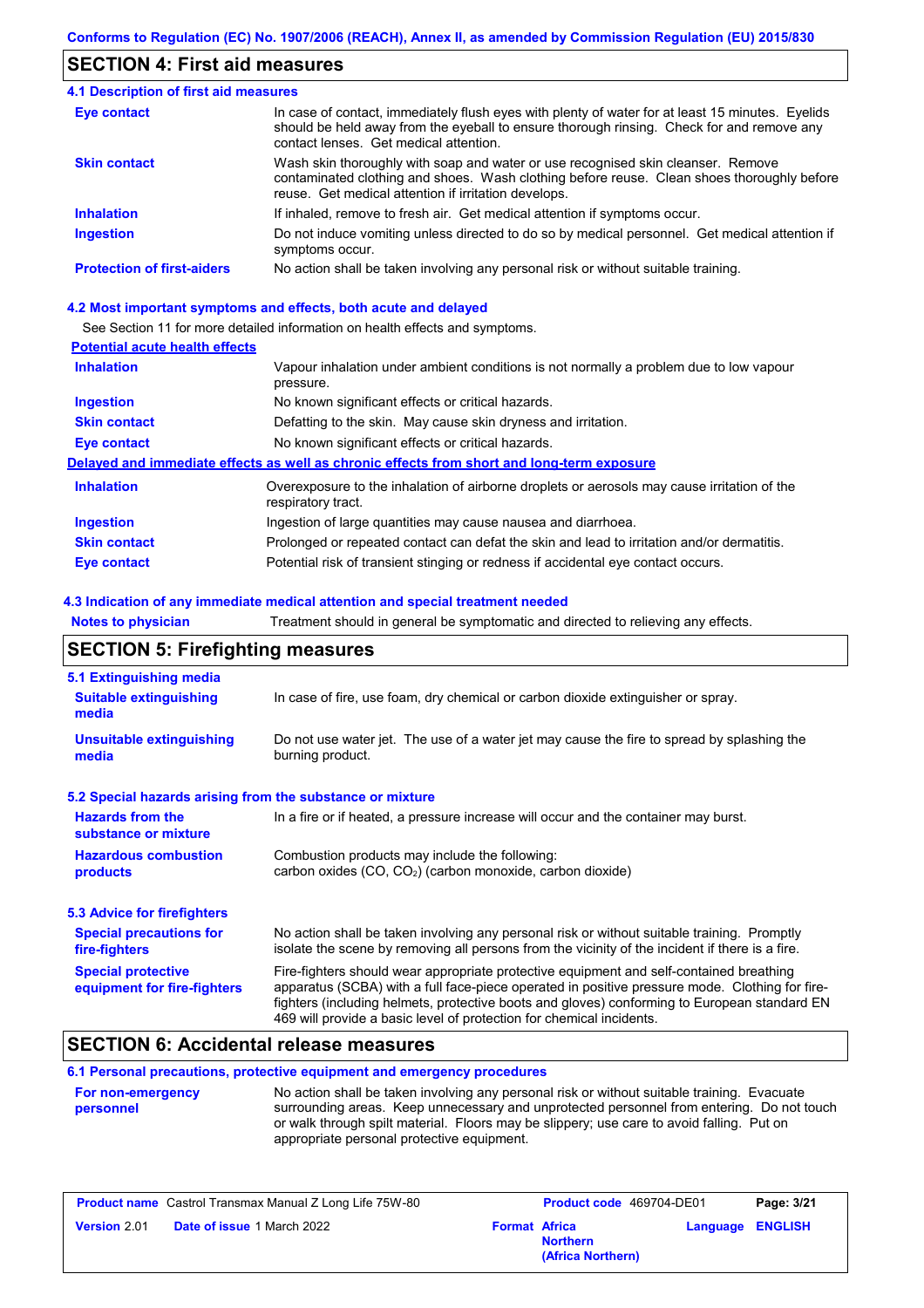# **SECTION 6: Accidental release measures**

| For emergency responders                                 | If specialised clothing is required to deal with the spillage, take note of any information in<br>Section 8 on suitable and unsuitable materials. See also the information in "For non-<br>emergency personnel".                                                                                                                                                                               |
|----------------------------------------------------------|------------------------------------------------------------------------------------------------------------------------------------------------------------------------------------------------------------------------------------------------------------------------------------------------------------------------------------------------------------------------------------------------|
| <b>6.2 Environmental</b><br>precautions                  | Avoid dispersal of spilt material and runoff and contact with soil, waterways, drains and sewers.<br>Inform the relevant authorities if the product has caused environmental pollution (sewers,<br>waterways, soil or air).                                                                                                                                                                    |
| 6.3 Methods and material for containment and cleaning up |                                                                                                                                                                                                                                                                                                                                                                                                |
| <b>Small spill</b>                                       | Stop leak if without risk. Move containers from spill area. Absorb with an inert material and<br>place in an appropriate waste disposal container. Dispose of via a licensed waste disposal<br>contractor.                                                                                                                                                                                     |
| Large spill                                              | Stop leak if without risk. Move containers from spill area. Prevent entry into sewers, water<br>courses, basements or confined areas. Contain and collect spillage with non-combustible,<br>absorbent material e.g. sand, earth, vermiculite or diatomaceous earth and place in container<br>for disposal according to local regulations. Dispose of via a licensed waste disposal contractor. |
| 6.4 Reference to other<br><b>sections</b>                | See Section 1 for emergency contact information.<br>See Section 5 for firefighting measures.<br>See Section 8 for information on appropriate personal protective equipment.<br>See Section 12 for environmental precautions.<br>See Section 13 for additional waste treatment information.                                                                                                     |

#### **SECTION 7: Handling and storage**

#### **7.1 Precautions for safe handling**

| <b>Protective measures</b>                                                           | Put on appropriate personal protective equipment.                                                                                                                                                                                                                                                                                                                                                                                                                                        |
|--------------------------------------------------------------------------------------|------------------------------------------------------------------------------------------------------------------------------------------------------------------------------------------------------------------------------------------------------------------------------------------------------------------------------------------------------------------------------------------------------------------------------------------------------------------------------------------|
| <b>Advice on general</b><br>occupational hygiene                                     | Eating, drinking and smoking should be prohibited in areas where this material is handled,<br>stored and processed. Wash thoroughly after handling. Remove contaminated clothing and<br>protective equipment before entering eating areas. See also Section 8 for additional<br>information on hygiene measures.                                                                                                                                                                         |
| <b>7.2 Conditions for safe</b><br>storage, including any<br><i>incompatibilities</i> | Store in accordance with local requlations. Store in a dry, cool and well-ventilated area, away<br>from incompatible materials (see Section 10). Keep away from heat and direct sunlight. Keep<br>container tightly closed and sealed until ready for use. Containers that have been opened must<br>be carefully resealed and kept upright to prevent leakage. Store and use only in equipment/<br>containers designed for use with this product. Do not store in unlabelled containers. |
| <b>Not suitable</b>                                                                  | Prolonged exposure to elevated temperature                                                                                                                                                                                                                                                                                                                                                                                                                                               |

#### **SECTION 8: Exposure controls/personal protection**

#### **8.1 Control parameters**

#### **Occupational exposure limits**

No exposure limit value known.

Whilst specific OELs for certain components may be shown in this section, other components may be present in any mist, vapour or dust produced. Therefore, the specific OELs may not be applicable to the product as a whole and are provided for guidance only.

**Recommended monitoring procedures**

If this product contains ingredients with exposure limits, personal, workplace atmosphere or biological monitoring may be required to determine the effectiveness of the ventilation or other control measures and/or the necessity to use respiratory protective equipment. Reference should be made to monitoring standards, such as the following: European Standard EN 689 (Workplace atmospheres - Guidance for the assessment of exposure by inhalation to chemical agents for comparison with limit values and measurement strategy) European Standard EN 14042 (Workplace atmospheres - Guide for the application and use of procedures for the assessment of exposure to chemical and biological agents) European Standard EN 482 (Workplace atmospheres - General requirements for the performance of procedures for the measurement of chemical agents) Reference to national guidance documents for methods for the determination of hazardous substances will also be required.

#### **Derived No Effect Level**

No DNELs/DMELs available.

#### **Predicted No Effect Concentration**

No PNECs available

#### **8.2 Exposure controls**

|                     | <b>Product name</b> Castrol Transmax Manual Z Long Life 75W-80 |                      | <b>Product co</b> |
|---------------------|----------------------------------------------------------------|----------------------|-------------------|
| <b>Version</b> 2.01 | <b>Date of issue 1 March 2022</b>                              | <b>Format Africa</b> |                   |

| Castrol Transmax Manual Z Long Life 75W-80 |                      | <b>Product code</b> 469704-DE01      |                         | Page: 4/21 |
|--------------------------------------------|----------------------|--------------------------------------|-------------------------|------------|
| <b>Date of issue 1 March 2022</b>          | <b>Format Africa</b> | <b>Northern</b><br>(Africa Northern) | <b>Language ENGLISH</b> |            |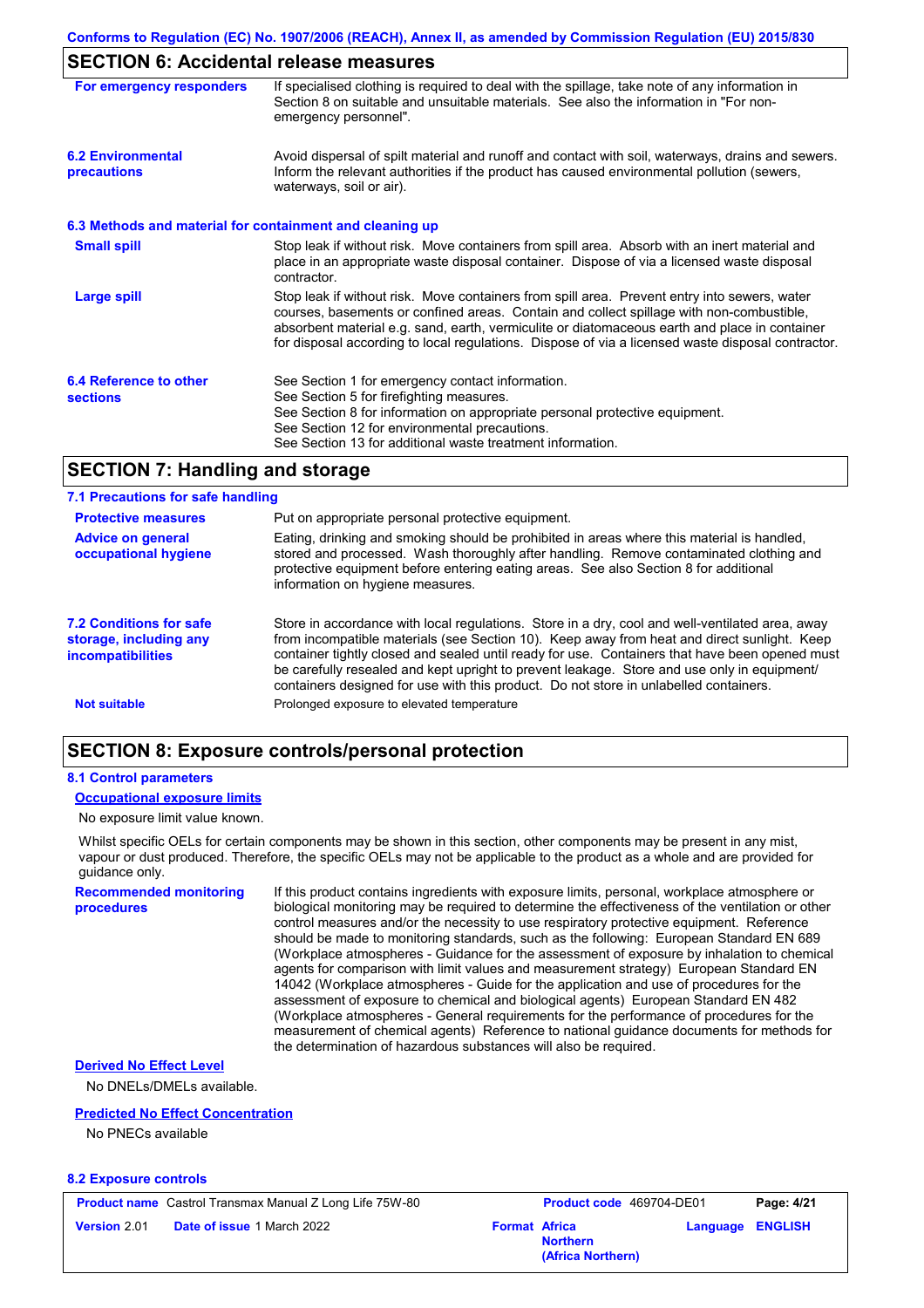# **SECTION 8: Exposure controls/personal protection**

| <b>Appropriate engineering</b><br><b>controls</b> | Provide exhaust ventilation or other engineering controls to keep the relevant airborne<br>concentrations below their respective occupational exposure limits.<br>All activities involving chemicals should be assessed for their risks to health, to ensure<br>exposures are adequately controlled. Personal protective equipment should only be considered<br>after other forms of control measures (e.g. engineering controls) have been suitably evaluated.<br>Personal protective equipment should conform to appropriate standards, be suitable for use, be<br>kept in good condition and properly maintained.<br>Your supplier of personal protective equipment should be consulted for advice on selection and<br>appropriate standards. For further information contact your national organisation for standards.<br>The final choice of protective equipment will depend upon a risk assessment. It is important to<br>ensure that all items of personal protective equipment are compatible. |
|---------------------------------------------------|---------------------------------------------------------------------------------------------------------------------------------------------------------------------------------------------------------------------------------------------------------------------------------------------------------------------------------------------------------------------------------------------------------------------------------------------------------------------------------------------------------------------------------------------------------------------------------------------------------------------------------------------------------------------------------------------------------------------------------------------------------------------------------------------------------------------------------------------------------------------------------------------------------------------------------------------------------------------------------------------------------|
| <b>Individual protection measures</b>             |                                                                                                                                                                                                                                                                                                                                                                                                                                                                                                                                                                                                                                                                                                                                                                                                                                                                                                                                                                                                         |
| <b>Hygiene measures</b>                           | Wash hands, forearms and face thoroughly after handling chemical products, before eating,<br>smoking and using the lavatory and at the end of the working period. Ensure that eyewash<br>stations and safety showers are close to the workstation location.                                                                                                                                                                                                                                                                                                                                                                                                                                                                                                                                                                                                                                                                                                                                             |
| <b>Respiratory protection</b>                     | In case of insufficient ventilation, wear suitable respiratory equipment.<br>The correct choice of respiratory protection depends upon the chemicals being handled, the<br>conditions of work and use, and the condition of the respiratory equipment. Safety procedures<br>should be developed for each intended application. Respiratory protection equipment should<br>therefore be chosen in consultation with the supplier/manufacturer and with a full assessment<br>of the working conditions.                                                                                                                                                                                                                                                                                                                                                                                                                                                                                                   |
| <b>Eye/face protection</b>                        | Safety glasses with side shields.                                                                                                                                                                                                                                                                                                                                                                                                                                                                                                                                                                                                                                                                                                                                                                                                                                                                                                                                                                       |
| <b>Skin protection</b>                            |                                                                                                                                                                                                                                                                                                                                                                                                                                                                                                                                                                                                                                                                                                                                                                                                                                                                                                                                                                                                         |
| <b>Hand protection</b>                            | <b>General Information:</b>                                                                                                                                                                                                                                                                                                                                                                                                                                                                                                                                                                                                                                                                                                                                                                                                                                                                                                                                                                             |
|                                                   | Because specific work environments and material handling practices vary, safety procedures<br>should be developed for each intended application. The correct choice of protective gloves<br>depends upon the chemicals being handled, and the conditions of work and use. Most gloves<br>provide protection for only a limited time before they must be discarded and replaced (even the<br>best chemically resistant gloves will break down after repeated chemical exposures).                                                                                                                                                                                                                                                                                                                                                                                                                                                                                                                        |
|                                                   | Gloves should be chosen in consultation with the supplier / manufacturer and taking account of<br>a full assessment of the working conditions.                                                                                                                                                                                                                                                                                                                                                                                                                                                                                                                                                                                                                                                                                                                                                                                                                                                          |
|                                                   | Recommended: Nitrile gloves.<br><b>Breakthrough time:</b>                                                                                                                                                                                                                                                                                                                                                                                                                                                                                                                                                                                                                                                                                                                                                                                                                                                                                                                                               |
|                                                   | Breakthrough time data are generated by glove manufacturers under laboratory test conditions<br>and represent how long a glove can be expected to provide effective permeation resistance. It<br>is important when following breakthrough time recommendations that actual workplace<br>conditions are taken into account. Always consult with your glove supplier for up-to-date<br>technical information on breakthrough times for the recommended glove type.<br>Our recommendations on the selection of gloves are as follows:                                                                                                                                                                                                                                                                                                                                                                                                                                                                      |
|                                                   | Continuous contact:                                                                                                                                                                                                                                                                                                                                                                                                                                                                                                                                                                                                                                                                                                                                                                                                                                                                                                                                                                                     |
|                                                   | Gloves with a minimum breakthrough time of 240 minutes, or >480 minutes if suitable gloves<br>can be obtained.<br>If suitable gloves are not available to offer that level of protection, gloves with shorter<br>breakthrough times may be acceptable as long as appropriate glove maintenance and<br>replacement regimes are determined and adhered to.                                                                                                                                                                                                                                                                                                                                                                                                                                                                                                                                                                                                                                                |
|                                                   | Short-term / splash protection:                                                                                                                                                                                                                                                                                                                                                                                                                                                                                                                                                                                                                                                                                                                                                                                                                                                                                                                                                                         |
|                                                   | Recommended breakthrough times as above.<br>It is recognised that for short-term, transient exposures, gloves with shorter breakthrough times<br>may commonly be used. Therefore, appropriate maintenance and replacement regimes must<br>be determined and rigorously followed.                                                                                                                                                                                                                                                                                                                                                                                                                                                                                                                                                                                                                                                                                                                        |
|                                                   | <b>Glove Thickness:</b>                                                                                                                                                                                                                                                                                                                                                                                                                                                                                                                                                                                                                                                                                                                                                                                                                                                                                                                                                                                 |
|                                                   | For general applications, we recommend gloves with a thickness typically greater than 0.35 mm.                                                                                                                                                                                                                                                                                                                                                                                                                                                                                                                                                                                                                                                                                                                                                                                                                                                                                                          |
|                                                   | It should be emphasised that glove thickness is not necessarily a good predictor of glove<br>resistance to a specific chemical, as the permeation efficiency of the glove will be dependent<br>on the exact composition of the glove material. Therefore, glove selection should also be based<br>on consideration of the task requirements and knowledge of breakthrough times.<br>Glove thickness may also vary depending on the glove manufacturer, the glove type and the<br>glove model. Therefore, the manufacturers' technical data should always be taken into account                                                                                                                                                                                                                                                                                                                                                                                                                          |
|                                                   | $1.22 - 7511100$                                                                                                                                                                                                                                                                                                                                                                                                                                                                                                                                                                                                                                                                                                                                                                                                                                                                                                                                                                                        |

|                                | <b>Product name</b> Castrol Transmax Manual Z Long Life 75W-80 |                      | <b>Product code</b> 469704-DE01 |                  | Page: 5/21 |
|--------------------------------|----------------------------------------------------------------|----------------------|---------------------------------|------------------|------------|
| <b>Version</b> 2.01 $^{\circ}$ | <b>Date of issue 1 March 2022</b>                              | <b>Format Africa</b> | <b>Northern</b>                 | Language ENGLISH |            |
|                                |                                                                |                      | (Africa Northern)               |                  |            |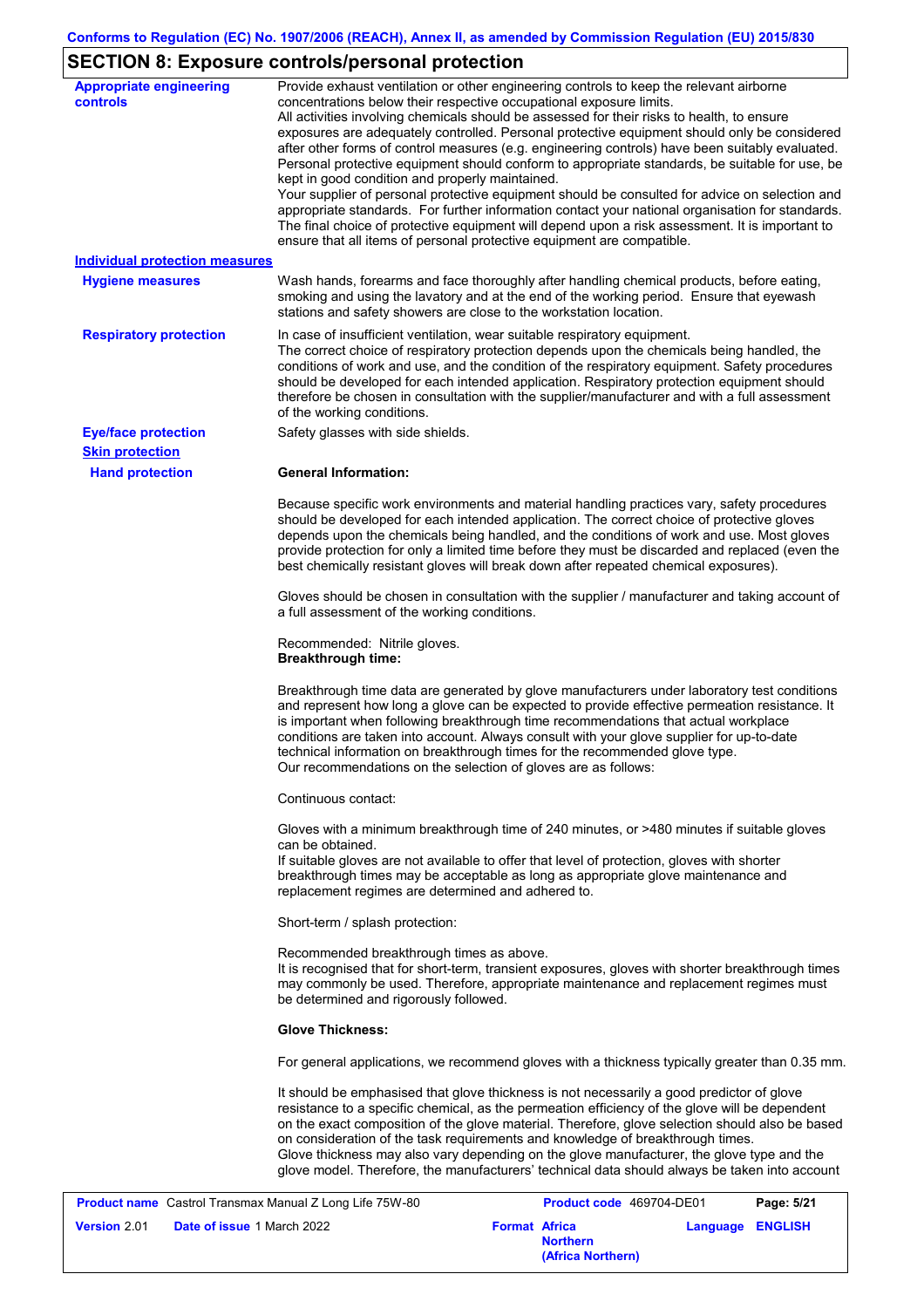### **SECTION 8: Exposure controls/personal protection**

|  |  | to ensure selection of the most appropriate glove for the task. |  |  |
|--|--|-----------------------------------------------------------------|--|--|
|  |  |                                                                 |  |  |

Note: Depending on the activity being conducted, gloves of varying thickness may be required for specific tasks. For example:

 • Thinner gloves (down to 0.1 mm or less) may be required where a high degree of manual dexterity is needed. However, these gloves are only likely to give short duration protection and would normally be just for single use applications, then disposed of.

 • Thicker gloves (up to 3 mm or more) may be required where there is a mechanical (as well as a chemical) risk i.e. where there is abrasion or puncture potential.

| <b>Skin and body</b>                             | Use of protective clothing is good industrial practice.<br>Personal protective equipment for the body should be selected based on the task being<br>performed and the risks involved and should be approved by a specialist before handling this<br>product.<br>Cotton or polyester/cotton overalls will only provide protection against light superficial<br>contamination that will not soak through to the skin. Overalls should be laundered on a regular<br>basis. When the risk of skin exposure is high (e.g. when cleaning up spillages or if there is a<br>risk of splashing) then chemical resistant aprons and/or impervious chemical suits and boots<br>will be required. |
|--------------------------------------------------|---------------------------------------------------------------------------------------------------------------------------------------------------------------------------------------------------------------------------------------------------------------------------------------------------------------------------------------------------------------------------------------------------------------------------------------------------------------------------------------------------------------------------------------------------------------------------------------------------------------------------------------------------------------------------------------|
| <b>Refer to standards:</b>                       | Respiratory protection: EN 529<br>Gloves: EN 420, EN 374<br>Eye protection: EN 166<br>Filtering half-mask: EN 149<br>Filtering half-mask with valve: EN 405<br>Half-mask: EN 140 plus filter<br>Full-face mask: EN 136 plus filter<br>Particulate filters: EN 143<br>Gas/combined filters: EN 14387                                                                                                                                                                                                                                                                                                                                                                                   |
| <b>Environmental exposure</b><br><b>controls</b> | Emissions from ventilation or work process equipment should be checked to ensure they<br>comply with the requirements of environmental protection legislation. In some cases, fume<br>scrubbers, filters or engineering modifications to the process equipment will be necessary to<br>reduce emissions to acceptable levels.                                                                                                                                                                                                                                                                                                                                                         |

### **SECTION 9: Physical and chemical properties**

| 9.1 Information on basic physical and chemical properties |                                                                      |
|-----------------------------------------------------------|----------------------------------------------------------------------|
| <b>Appearance</b>                                         |                                                                      |
| <b>Physical state</b>                                     | Liquid.                                                              |
| <b>Colour</b>                                             | Blue.                                                                |
| <b>Odour</b>                                              | Not available.                                                       |
| <b>Odour threshold</b>                                    | Not available.                                                       |
| pH                                                        | Not applicable.                                                      |
| <b>Melting point/freezing point</b>                       | Not available.                                                       |
| Initial boiling point and boiling<br>range                | Not available.                                                       |
| <b>Pour point</b>                                         | $-57 °C$                                                             |
| <b>Flash point</b>                                        | Open cup: >180°C (>356°F) [Cleveland]                                |
| <b>Evaporation rate</b>                                   | Not available.                                                       |
| <b>Flammability (solid, gas)</b>                          | Not available.                                                       |
| <b>Upper/lower flammability or</b><br>explosive limits    | Not available.                                                       |
| <b>Vapour pressure</b>                                    | Not available.                                                       |
| <b>Vapour density</b>                                     | Not available.                                                       |
| <b>Relative density</b>                                   | Not available.                                                       |
| <b>Density</b>                                            | <1000 kg/m <sup>3</sup> (<1 g/cm <sup>3</sup> ) at 15 <sup>°</sup> C |
| <b>Solubility(ies)</b>                                    | insoluble in water.                                                  |
| <b>Partition coefficient: n-octanol/</b><br>water         | Not applicable.                                                      |
| <b>Auto-ignition temperature</b>                          | Not available.                                                       |
| <b>Decomposition temperature</b>                          | Not available.                                                       |
|                                                           |                                                                      |

**Product name** Castrol Transmax Manual Z Long Life 75W-80 **Product code** 469704-DE01 **Page: 6/21 Version** 2.01 **Date of issue 1 March 2022 Format Africa** 

**Northern Language ENGLISH (Africa Northern)**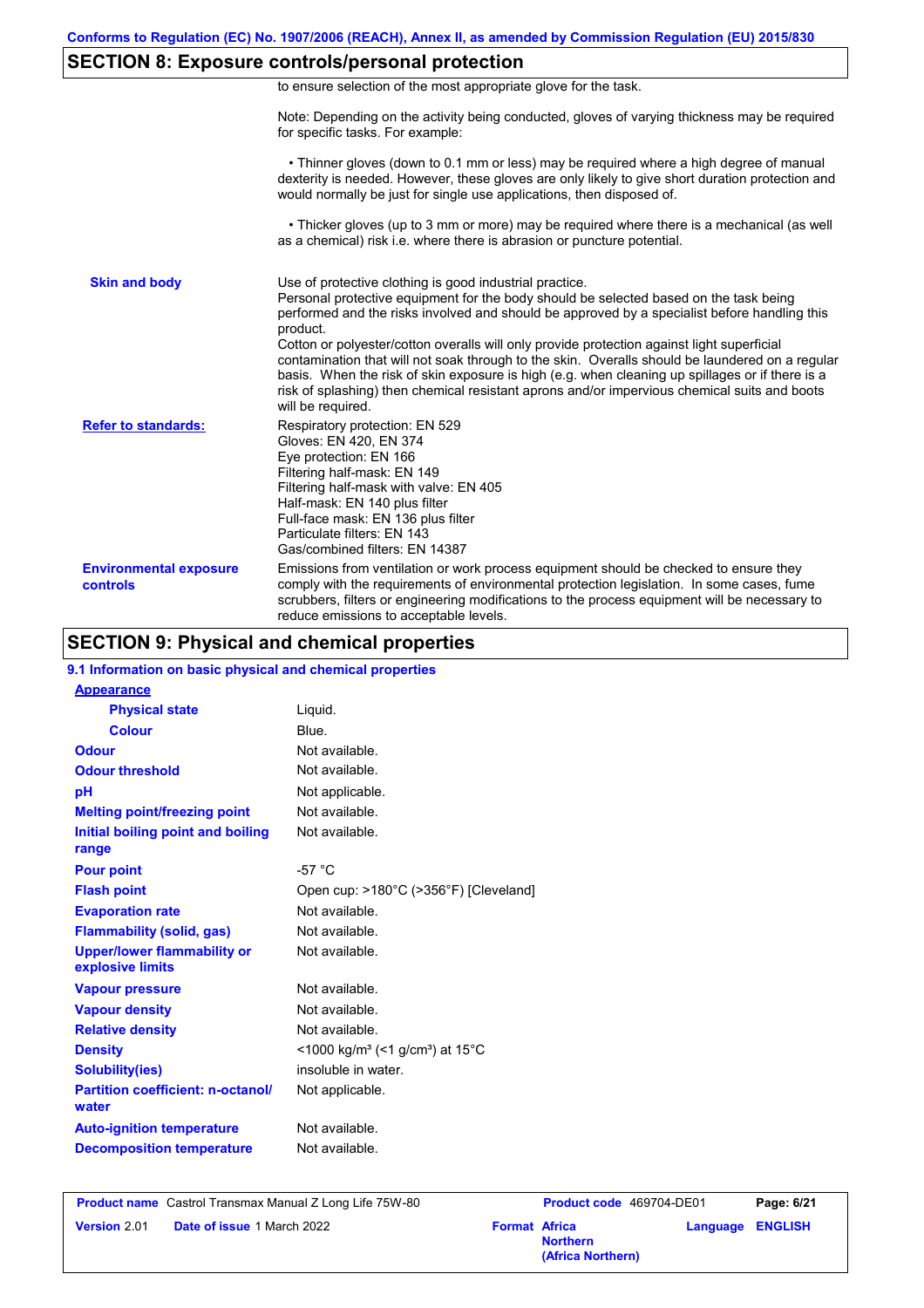# **SECTION 9: Physical and chemical properties**

| <b>Viscosity</b>            | Kinematic: 53.9 mm <sup>2</sup> /s (53.9 cSt) at $40^{\circ}$ C<br>Kinematic: $9 \text{ mm}^2\text{/s}$ (9 cSt) at 100 $^{\circ}$ C |
|-----------------------------|-------------------------------------------------------------------------------------------------------------------------------------|
| <b>Explosive properties</b> | Not available.                                                                                                                      |
| <b>Oxidising properties</b> | Not available.                                                                                                                      |

#### **9.2 Other information**

No additional information.

| <b>SECTION 10: Stability and reactivity</b>       |                                                                                                                                                                         |
|---------------------------------------------------|-------------------------------------------------------------------------------------------------------------------------------------------------------------------------|
| <b>10.1 Reactivity</b>                            | No specific test data available for this product. Refer to Conditions to avoid and Incompatible<br>materials for additional information.                                |
| <b>10.2 Chemical stability</b>                    | The product is stable.                                                                                                                                                  |
| <b>10.3 Possibility of</b><br>hazardous reactions | Under normal conditions of storage and use, hazardous reactions will not occur.<br>Under normal conditions of storage and use, hazardous polymerisation will not occur. |
| <b>10.4 Conditions to avoid</b>                   | Avoid all possible sources of ignition (spark or flame).                                                                                                                |
| 10.5 Incompatible materials                       | Reactive or incompatible with the following materials: oxidising materials.                                                                                             |
| <b>10.6 Hazardous</b><br>decomposition products   | Under normal conditions of storage and use, hazardous decomposition products should not be<br>produced.                                                                 |

# **SECTION 11: Toxicological information**

#### **11.1 Information on toxicological effects**

#### **Acute toxicity estimates**

| <b>Product/ingredient name</b>                                                                                                                                                   | Oral (mg/<br>kg) | <b>Dermal</b><br>(mg/kg) | <b>Inhalation</b><br>(gases)<br>(ppm) | <b>Inhalation</b><br>(vapours)<br>(mg/l) | <b>Inhalation</b><br>(dusts)<br>and mists)<br>(mg/l) |
|----------------------------------------------------------------------------------------------------------------------------------------------------------------------------------|------------------|--------------------------|---------------------------------------|------------------------------------------|------------------------------------------------------|
| Reaction products of 4-methyl-2-pentanol and<br>diphosphorus pentasulfide, propoxylated, esterified<br>with diphosphorus pentaoxide, and salted by<br>amines, C12-14- tert-alkyl | 500              | N/A                      | N/A                                   | N/A                                      | N/A                                                  |

**Information on likely** 

Routes of entry anticipated: Dermal, Inhalation.

**routes of exposure**

| <b>Potential acute health effects</b>   |                                                                                                                             |
|-----------------------------------------|-----------------------------------------------------------------------------------------------------------------------------|
| <b>Inhalation</b>                       | Vapour inhalation under ambient conditions is not normally a problem due to low vapour<br>pressure.                         |
| <b>Ingestion</b>                        | No known significant effects or critical hazards.                                                                           |
| <b>Skin contact</b>                     | Defatting to the skin. May cause skin dryness and irritation.                                                               |
| <b>Eye contact</b>                      | No known significant effects or critical hazards.                                                                           |
|                                         | Symptoms related to the physical, chemical and toxicological characteristics                                                |
| <b>Inhalation</b>                       | May be harmful by inhalation if exposure to vapour, mists or fumes resulting from thermal<br>decomposition products occurs. |
| <b>Ingestion</b>                        | No specific data.                                                                                                           |
| <b>Skin contact</b>                     | Adverse symptoms may include the following:<br>irritation<br>dryness<br>cracking                                            |
| <b>Eye contact</b>                      | No specific data.                                                                                                           |
|                                         | Delayed and immediate effects as well as chronic effects from short and long-term exposure                                  |
| <b>Inhalation</b>                       | Overexposure to the inhalation of airborne droplets or aerosols may cause irritation of the<br>respiratory tract.           |
| <b>Ingestion</b>                        | Ingestion of large quantities may cause nausea and diarrhoea.                                                               |
| <b>Skin contact</b>                     | Prolonged or repeated contact can defat the skin and lead to irritation and/or dermatitis.                                  |
| <b>Eye contact</b>                      | Potential risk of transient stinging or redness if accidental eye contact occurs.                                           |
| <b>Potential chronic health effects</b> |                                                                                                                             |
|                                         | Product name Castrol Transmax Manual Z Long Life 75W-80<br>Product code 469704-DE01<br>Page: 7/21                           |
| Version 2.01                            | Date of issue 1 March 2022<br><b>Format Africa</b><br><b>ENGLISH</b><br>Language<br><b>Northern</b><br>(Africa Northern)    |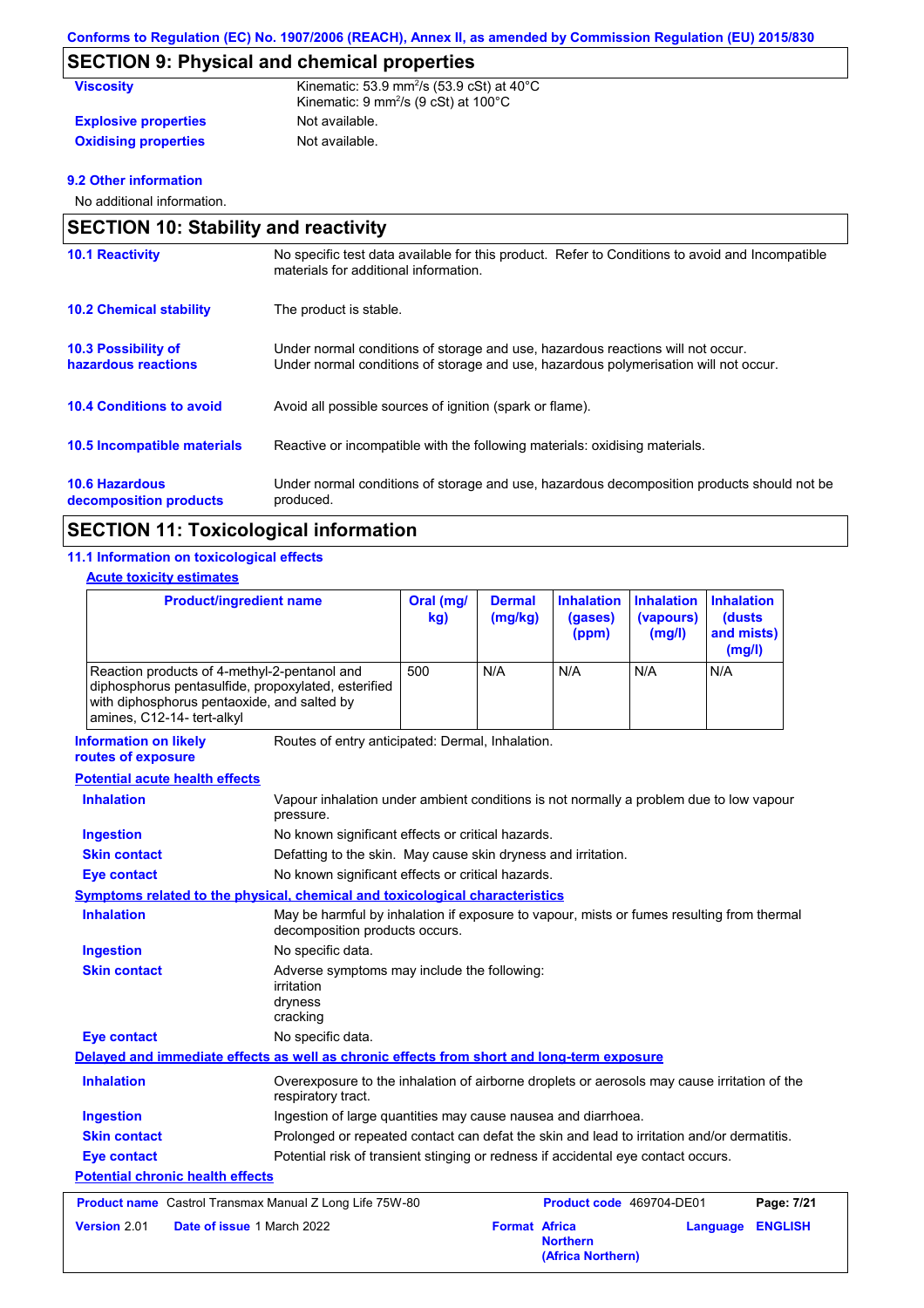#### **SECTION 11: Toxicological information**

| <b>General</b>               | No known significant effects or critical hazards. |
|------------------------------|---------------------------------------------------|
| <b>Carcinogenicity</b>       | No known significant effects or critical hazards. |
| <b>Mutagenicity</b>          | No known significant effects or critical hazards. |
| <b>Developmental effects</b> | No known significant effects or critical hazards. |
| <b>Fertility effects</b>     | No known significant effects or critical hazards. |

#### **SECTION 12: Ecological information**

#### **12.1 Toxicity**

**Environmental hazards** Not classified as dangerous

#### **12.2 Persistence and degradability**

Not expected to be rapidly degradable.

#### **12.3 Bioaccumulative potential**

This product is not expected to bioaccumulate through food chains in the environment.

| <b>12.4 Mobility in soil</b>                                  |                                                                      |
|---------------------------------------------------------------|----------------------------------------------------------------------|
| <b>Soil/water partition</b><br>coefficient (K <sub>oc</sub> ) | Not available.                                                       |
| <b>Mobility</b>                                               | Spillages may penetrate the soil causing ground water contamination. |

#### **12.5 Results of PBT and vPvB assessment**

Product does not meet the criteria for PBT or vPvB according to Regulation (EC) No. 1907/2006, Annex XIII.

#### **12.6 Other adverse effects**

**Other ecological information**

Spills may form a film on water surfaces causing physical damage to organisms. Oxygen transfer could also be impaired.

#### **SECTION 13: Disposal considerations**

| <b>13.1 Waste treatment methods</b> |  |
|-------------------------------------|--|
| <b>Product</b>                      |  |

**Methods of disposal**

**Hazardous waste** Yes. Where possible, arrange for product to be recycled. Dispose of via an authorised person/ licensed waste disposal contractor in accordance with local regulations.

#### **European waste catalogue (EWC)**

| Waste code | <b>Waste designation</b>                    |
|------------|---------------------------------------------|
| $130206*$  | synthetic engine, gear and lubricating oils |
| .          |                                             |

However, deviation from the intended use and/or the presence of any potential contaminants may require an alternative waste disposal code to be assigned by the end user.

#### **Packaging Methods of disposal Special precautions** Where possible, arrange for product to be recycled. Dispose of via an authorised person/ licensed waste disposal contractor in accordance with local regulations. This material and its container must be disposed of in a safe way. Empty containers or liners may retain some product residues. Avoid dispersal of spilt material and runoff and contact with soil, waterways, drains and sewers. **References** Commission 2014/955/EU Directive 2008/98/EC

#### **SECTION 14: Transport information**

|                                 | <b>ADR/RID</b>                                                 | <b>ADN</b>           | <b>IMDG</b>                          | <b>IATA</b>                |  |
|---------------------------------|----------------------------------------------------------------|----------------------|--------------------------------------|----------------------------|--|
| 14.1 UN number                  | Not regulated.                                                 | Not regulated.       | Not regulated.                       | Not regulated.             |  |
| 14.2 UN proper<br>shipping name |                                                                | ۰                    |                                      |                            |  |
|                                 |                                                                |                      |                                      |                            |  |
|                                 | <b>Product name</b> Castrol Transmax Manual Z Long Life 75W-80 |                      | Product code 469704-DE01             | Page: 8/21                 |  |
| Version 2.01                    | Date of issue 1 March 2022                                     | <b>Format Africa</b> | <b>Northern</b><br>(Africa Northern) | <b>ENGLISH</b><br>Language |  |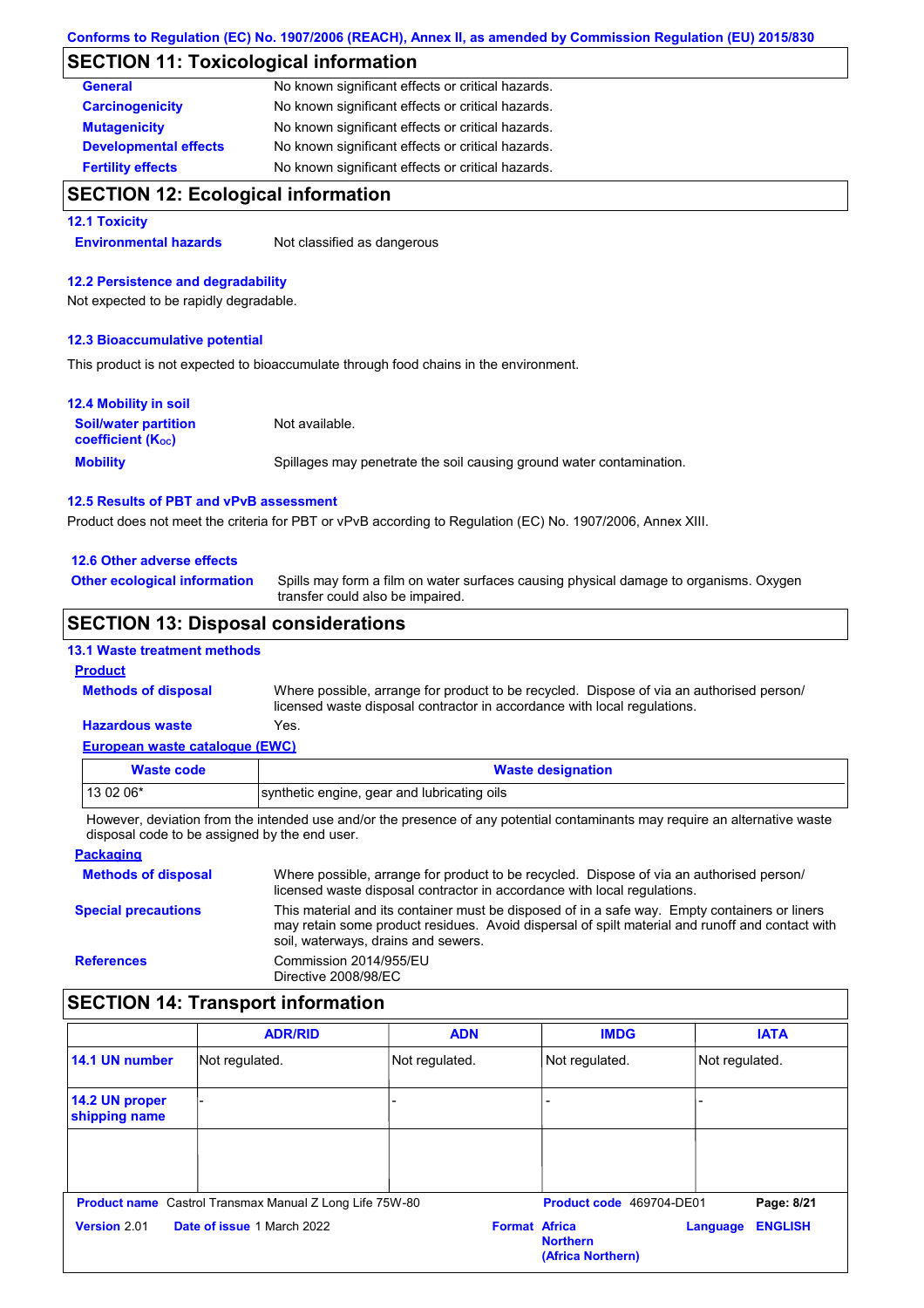| <b>SECTION 14: Transport information</b> |  |
|------------------------------------------|--|
|------------------------------------------|--|

| 14.3 Transport<br>hazard class(es) |     |     |     |     |  |
|------------------------------------|-----|-----|-----|-----|--|
| 14.4 Packing<br>group              |     |     |     |     |  |
| 14.5<br>Environmental<br>hazards   | No. | No. | No. | No. |  |
| <b>Additional</b><br>information   |     |     |     |     |  |

**14.6 Special precautions for user** Not available.

**14.7 Transport in bulk according to IMO instruments** Not available.

#### **SECTION 15: Regulatory information**

**15.1 Safety, health and environmental regulations/legislation specific for the substance or mixture**

#### **EU Regulation (EC) No. 1907/2006 (REACH)**

**Annex XIV - List of substances subject to authorisation**

**Annex XIV**

None of the components are listed.

**Substances of very high concern**

None of the components are listed.

**Other regulations REACH Status** The company, as identified in Section 1, sells this product in the EU in compliance with the current requirements of REACH. All components are listed or exempted. All components are listed or exempted. All components are listed or exempted. At least one component is not listed. All components are active or exempted. All components are listed or exempted. At least one component is not listed. **United States inventory (TSCA 8b) Australia inventory (AIIC) Canada inventory China inventory (IECSC) Japan inventory (CSCL) Korea inventory (KECI) Philippines inventory (PICCS) Taiwan Chemical Substances Inventory (TCSI)** All components are listed or exempted.

#### **Ozone depleting substances (1005/2009/EU)**

Not listed.

**Prior Informed Consent (PIC) (649/2012/EU)** Not listed.

#### **Seveso Directive**

This product is not controlled under the Seveso Directive.

**National regulations 15.2 Chemical safety** 

**assessment**

A Chemical Safety Assessment has been carried out for one or more of the substances within this mixture. A Chemical Safety Assessment has not been carried out for the mixture itself.

|                     | <b>Product name</b> Castrol Transmax Manual Z Long Life 75W-80 |                      | <b>Product co</b> |
|---------------------|----------------------------------------------------------------|----------------------|-------------------|
| <b>Version 2.01</b> | <b>Date of issue 1 March 2022</b>                              | <b>Format Africa</b> |                   |

| Castrol Transmax Manual Z Long Life 75W-80 |                      | <b>Product code</b> 469704-DE01 |                         | Page: 9/21 |
|--------------------------------------------|----------------------|---------------------------------|-------------------------|------------|
| <b>Date of issue 1 March 2022</b>          | <b>Format Africa</b> | <b>Northern</b>                 | <b>Language ENGLISH</b> |            |
|                                            |                      | (Africa Northern)               |                         |            |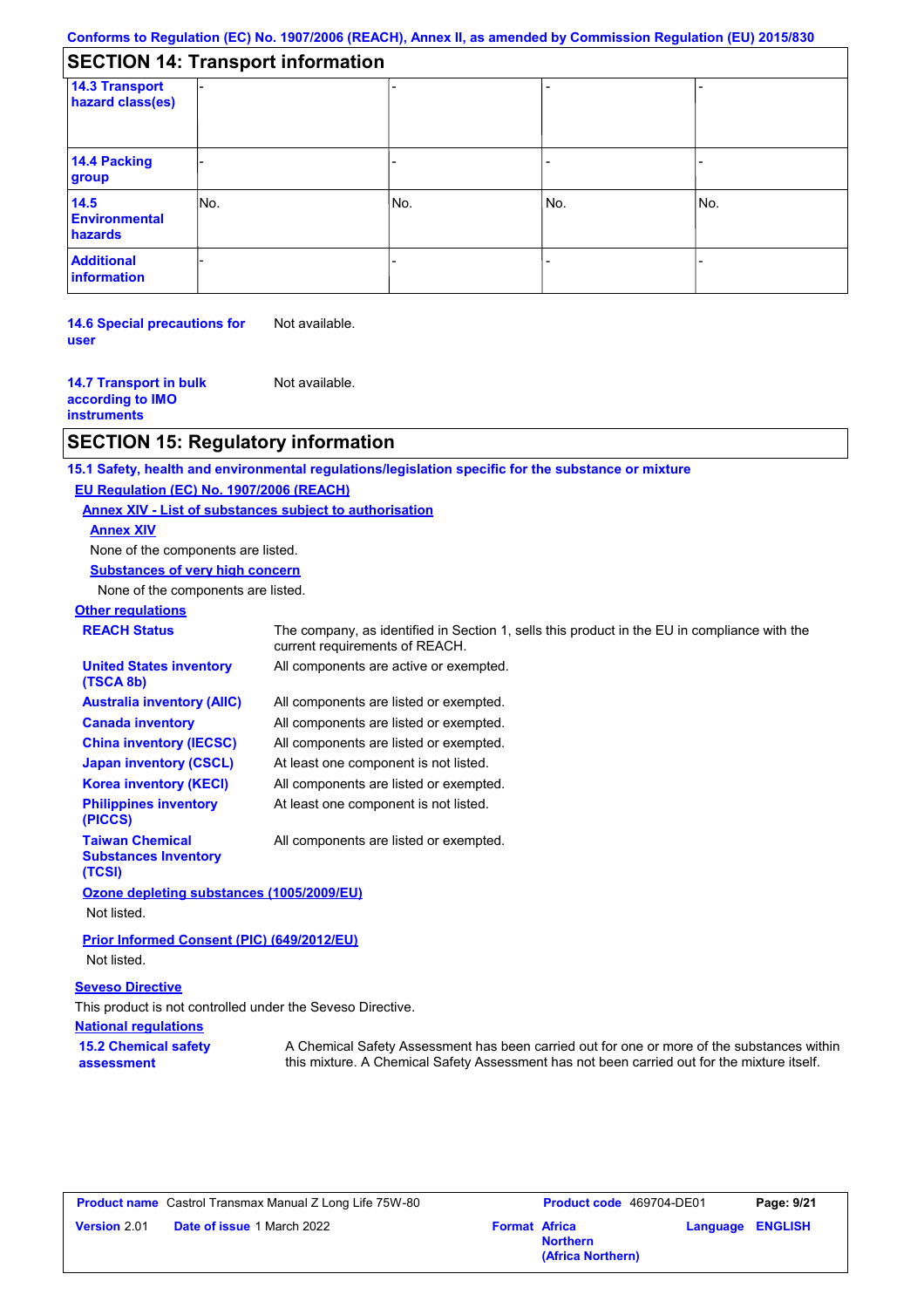#### **SECTION 16: Other information**

| <b>Abbreviations and acronyms</b> | ADN = European Provisions concerning the International Carriage of Dangerous Goods by                                                                              |
|-----------------------------------|--------------------------------------------------------------------------------------------------------------------------------------------------------------------|
|                                   | Inland Waterway<br>ADR = The European Agreement concerning the International Carriage of Dangerous Goods by                                                        |
|                                   | Road                                                                                                                                                               |
|                                   | ATE = Acute Toxicity Estimate                                                                                                                                      |
|                                   | <b>BCF</b> = Bioconcentration Factor                                                                                                                               |
|                                   | CAS = Chemical Abstracts Service                                                                                                                                   |
|                                   | CLP = Classification, Labelling and Packaging Regulation [Regulation (EC) No. 1272/2008]                                                                           |
|                                   | CSA = Chemical Safety Assessment                                                                                                                                   |
|                                   | CSR = Chemical Safety Report                                                                                                                                       |
|                                   | DMEL = Derived Minimal Effect Level                                                                                                                                |
|                                   | DNEL = Derived No Effect Level                                                                                                                                     |
|                                   | EINECS = European Inventory of Existing Commercial chemical Substances                                                                                             |
|                                   | ES = Exposure Scenario                                                                                                                                             |
|                                   | EUH statement = CLP-specific Hazard statement                                                                                                                      |
|                                   | EWC = European Waste Catalogue                                                                                                                                     |
|                                   | GHS = Globally Harmonized System of Classification and Labelling of Chemicals                                                                                      |
|                                   | IATA = International Air Transport Association                                                                                                                     |
|                                   | IBC = Intermediate Bulk Container                                                                                                                                  |
|                                   | IMDG = International Maritime Dangerous Goods                                                                                                                      |
|                                   | LogPow = logarithm of the octanol/water partition coefficient<br>MARPOL = International Convention for the Prevention of Pollution From Ships, 1973 as             |
|                                   | modified by the Protocol of 1978. ("Marpol" = marine pollution)                                                                                                    |
|                                   | OECD = Organisation for Economic Co-operation and Development                                                                                                      |
|                                   | PBT = Persistent, Bioaccumulative and Toxic                                                                                                                        |
|                                   | <b>PNEC</b> = Predicted No Effect Concentration                                                                                                                    |
|                                   | REACH = Registration, Evaluation, Authorisation and Restriction of Chemicals Regulation                                                                            |
|                                   | [Regulation (EC) No. 1907/2006]                                                                                                                                    |
|                                   | RID = The Regulations concerning the International Carriage of Dangerous Goods by Rail                                                                             |
|                                   | <b>RRN = REACH Registration Number</b>                                                                                                                             |
|                                   | SADT = Self-Accelerating Decomposition Temperature                                                                                                                 |
|                                   | SVHC = Substances of Very High Concern                                                                                                                             |
|                                   | STOT-RE = Specific Target Organ Toxicity - Repeated Exposure                                                                                                       |
|                                   | STOT-SE = Specific Target Organ Toxicity - Single Exposure                                                                                                         |
|                                   | $TWA = Time weighted average$                                                                                                                                      |
|                                   | $UN = United Nations$                                                                                                                                              |
|                                   | UVCB = Complex hydrocarbon substance                                                                                                                               |
|                                   | VOC = Volatile Organic Compound                                                                                                                                    |
|                                   | vPvB = Very Persistent and Very Bioaccumulative                                                                                                                    |
|                                   | Varies = may contain one or more of the following $64741-88-4$ / RRN 01-2119488706-23,                                                                             |
|                                   | 64741-89-5 / RRN 01-2119487067-30, 64741-95-3 / RRN 01-2119487081-40, 64741-96-4/ RRN                                                                              |
|                                   | 01-2119483621-38, 64742-01-4 / RRN 01-2119488707-21, 64742-44-5 / RRN                                                                                              |
|                                   | 01-2119985177-24, 64742-45-6, 64742-52-5 / RRN 01-2119467170-45, 64742-53-6 / RRN                                                                                  |
|                                   | 01-2119480375-34, 64742-54-7 / RRN 01-2119484627-25, 64742-55-8 / RRN                                                                                              |
|                                   | 01-2119487077-29, 64742-56-9 / RRN 01-2119480132-48, 64742-57-0 / RRN                                                                                              |
|                                   | 01-2119489287-22, 64742-58-1, 64742-62-7 / RRN 01-2119480472-38, 64742-63-8,<br>64742-65-0 / RRN 01-2119471299-27, 64742-70-7 / RRN 01-2119487080-42, 72623-85-9 / |
|                                   | RRN 01-2119555262-43, 72623-86-0 / RRN 01-2119474878-16, 72623-87-1 / RRN                                                                                          |
|                                   | 01-2119474889-13                                                                                                                                                   |
|                                   | Description (including the plane) Continue according to Deputation (CO) No. 4979/9000 [O] D/OU01                                                                   |

**Procedure used to derive the classification according to Regulation (EC) No. 1272/2008 [CLP/GHS]**

| <b>Classification</b>                     |                            | <b>Justification</b> |
|-------------------------------------------|----------------------------|----------------------|
| Not classified.                           |                            |                      |
| <b>History</b>                            |                            |                      |
| Date of issue/ Date of<br><b>revision</b> | 01/03/2022.                |                      |
| Date of previous issue                    | 01/03/2022.                |                      |
| <b>Prepared by</b>                        | <b>Product Stewardship</b> |                      |

#### **Indicates information that has changed from previously issued version.**

#### **Notice to reader**

All reasonably practicable steps have been taken to ensure this data sheet and the health, safety and environmental information contained in it is accurate as of the date specified below. No warranty or representation, express or implied is made as to the accuracy or completeness of the data and information in this data sheet.

The data and advice given apply when the product is sold for the stated application or applications. You should not use the product other than for the stated application or applications without seeking advice from BP Group.

It is the user's obligation to evaluate and use this product safely and to comply with all applicable laws and regulations. The BP

|                     | <b>Product name</b> Castrol Transmax Manual Z Long Life 75W-80 |                      | <b>Product code</b> 469704-DE01      |                         | Page: 10/21 |
|---------------------|----------------------------------------------------------------|----------------------|--------------------------------------|-------------------------|-------------|
| <b>Version 2.01</b> | <b>Date of issue 1 March 2022</b>                              | <b>Format Africa</b> | <b>Northern</b><br>(Africa Northern) | <b>Language ENGLISH</b> |             |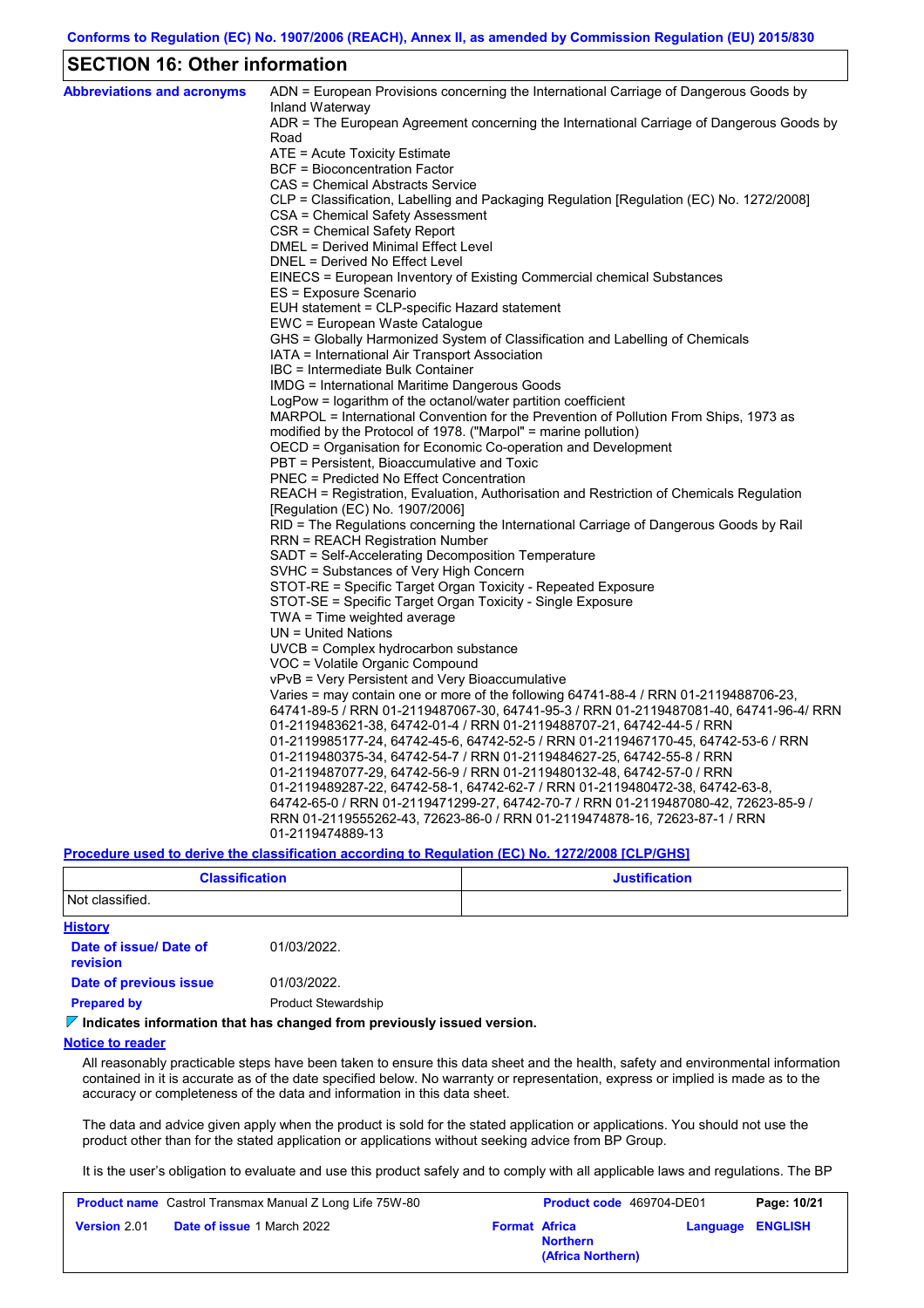#### **SECTION 16: Other information**

Group shall not be responsible for any damage or injury resulting from use, other than the stated product use of the material, from any failure to adhere to recommendations, or from any hazards inherent in the nature of the material. Purchasers of the product for supply to a third party for use at work, have a duty to take all necessary steps to ensure that any person handling or using the product is provided with the information in this sheet. Employers have a duty to tell employees and others who may be affected of any hazards described in this sheet and of any precautions that should be taken. You can contact the BP Group to ensure that this document is the most current available. Alteration of this document is strictly prohibited.

**یتفق ولائحة (المجموعة الأوروبیة) رقم 1907/2006 (تشریع تقییم المواد الكیمیائیة وتسجیلھا وإقرارھا (REACH((، الملحق ،2 بصیغتھ المعدلة بلائحة (الاتحاد الأوروبي) رقم 2015/830**





| القسم 1: تعريف المادة/المستحضر و الشركة/المشروع |                                                                                                                                              |
|-------------------------------------------------|----------------------------------------------------------------------------------------------------------------------------------------------|
| 1.1 مُعرَّف المُنتَج                            |                                                                                                                                              |
| اسم المنتج                                      | <b>Castrol Transmax Manual Z Long Life 75W-80</b>                                                                                            |
| كود المنتج                                      | 469704-DE01                                                                                                                                  |
| صحيفة بيانات سلامة المادة رفَم #                | 469704                                                                                                                                       |
| نوع المنتَج                                     | Liquid.                                                                                                                                      |
| 1.3 بيانات مورّد صحيفة بيانات السلامة           |                                                                                                                                              |
| المورّد                                         | <b>BP</b> France                                                                                                                             |
|                                                 | Campus Saint Christophe                                                                                                                      |
|                                                 | Bâtiment Galilée 3<br>10 avenue de l'Entreprise                                                                                              |
|                                                 | Cergy Saint Christophe                                                                                                                       |
|                                                 | 95863 CERGY PONTOISE                                                                                                                         |
|                                                 | France                                                                                                                                       |
|                                                 | 0 (1) 34 22 40 00<br>Tel                                                                                                                     |
| عنوان البريد الإلكترونى                         | MSDSadvice@bp.com                                                                                                                            |
| 1.4 رقم هاتف الطوارئ                            |                                                                                                                                              |
| رقم هاتف الطوارئ                                | Tél 01 45 42 59 59 : ORFILA                                                                                                                  |
|                                                 | Tél 01 40 05 48 48 - Centre Anti-Poisons de Paris, Hôpital Fernand Widal - 200, Rue de                                                       |
|                                                 | Faubourg Saint-Denis - 75475 Paris Cedex 10                                                                                                  |
|                                                 | Tél 04 72 11 69 11 - Centre Antipoison et de Toxicovigilance de LYON, Bâtiment A, 4ème<br>étage, 162, avenue Lacassagne, 69424 Lyon Cedex 03 |
|                                                 | Tél 04 91 75 25 25 - Centre Anti-Poisons de Marseille, Hôpital Salvator, 249, Boulevard Sainte-                                              |
|                                                 | Marguerite - 13274 Marseille Cedex 9                                                                                                         |
|                                                 | Tél: 01 30 30 49 99 - Permanence BP France 24/24                                                                                             |
|                                                 | Carechem: +44 (0) 1235 239 670 (24/7)                                                                                                        |
| القسم 2: بيان الأخطار                           |                                                                                                                                              |
| 2.1 تصنيف المادة أو الخليط                      |                                                                                                                                              |
| تعريف المنتج                                    | خليط                                                                                                                                         |

مراجعة الأقسام 11 و12 للوقوف على مزید من المعلومات المفصلة بشأن الآثار الصحیة والأعراض والمخاطر البیئیة.

|                                                                | بدون كلمة تنبيه<br>لا توجد تأثيرات شديدة أو مخاطر حرجة معروفة. | 2.2 عناصر الوسم<br>كلمة التنبيه<br>عبارات المخاطر<br>عبارات التحذير |
|----------------------------------------------------------------|----------------------------------------------------------------|---------------------------------------------------------------------|
|                                                                | غبر قابل للتطبيق                                               | الوقاية                                                             |
| <b>Product name</b> Castrol Transmax Manual Z Long Life 75W-80 | Product code 469704-DE01                                       | Page: 11/21                                                         |
| <b>Date of issue 1 March 2022</b><br>Version 2.01              | <b>Format Africa</b><br><b>Northern</b><br>(Africa Northern)   | <b>ENGLISH</b><br><b>Language</b>                                   |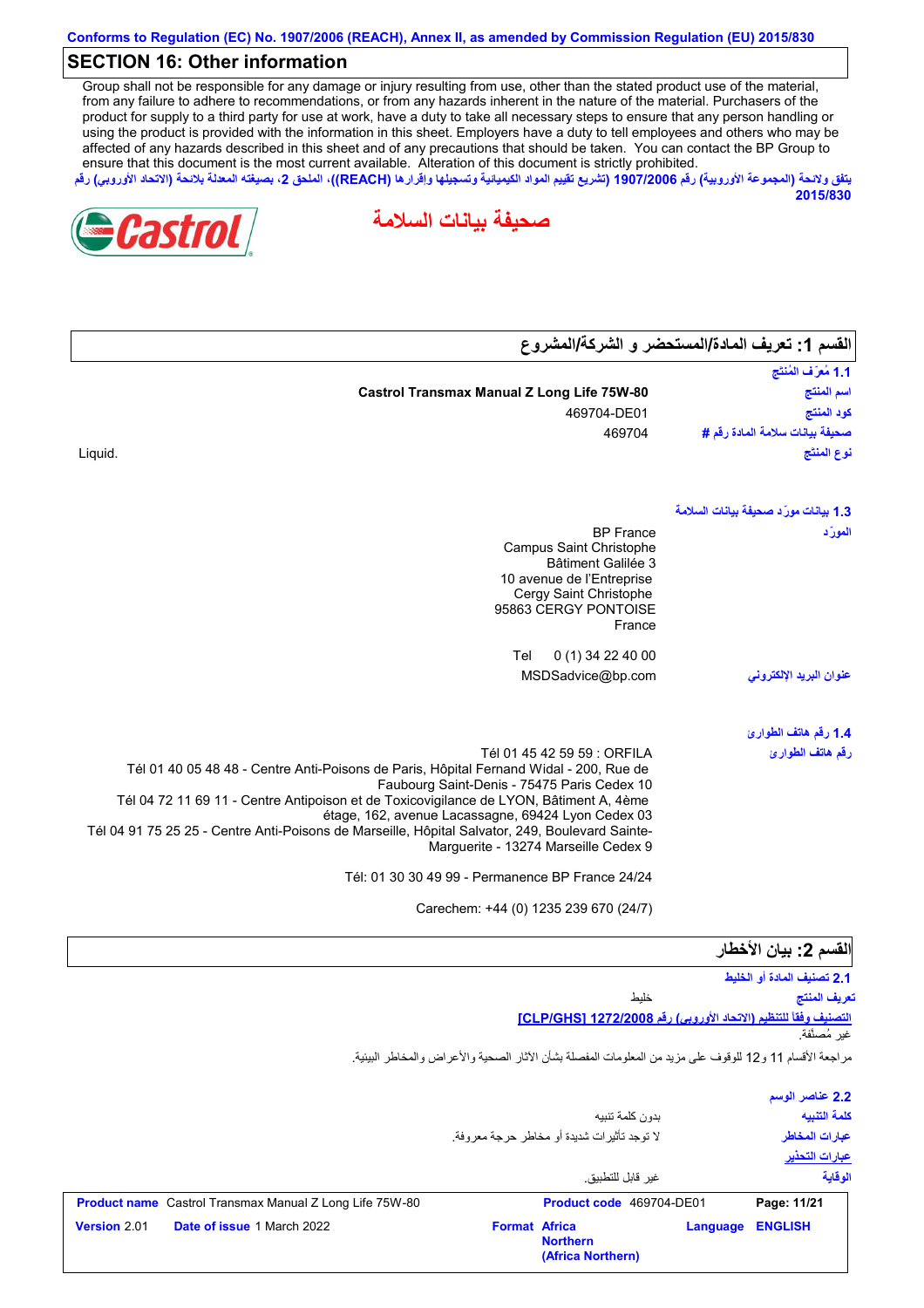| القسم 2: بيان الأخطار                                                                                                          |                                                                                                                                                                                                                                            |
|--------------------------------------------------------------------------------------------------------------------------------|--------------------------------------------------------------------------------------------------------------------------------------------------------------------------------------------------------------------------------------------|
| الاستجابة                                                                                                                      | غير قابل <mark>للتطبيق.</mark>                                                                                                                                                                                                             |
| التخزين                                                                                                                        | غير قابل للتطبيق.                                                                                                                                                                                                                          |
| التخلص من النفاية                                                                                                              | غير قابل للتطبيق.                                                                                                                                                                                                                          |
| عناصر التوسيم التكميلية                                                                                                        | تحتوي منتجات تفاعل 4- ميثيل-2-بنثانول وخماسي كبراتيد ثنائي الفوسفور، مضـاف إليها البروبيل، مؤسترة ذات خامس أكسيد ثنائبي<br>الفوسفور ومملحة بالأمينات، C12-14، ثلاثي الألكيل.  قد يُحدِث تفاعل تحسسي.  صحيفة بيانات السلامة متاحة عند الطلب |
|                                                                                                                                | <u>تنظيم (المجلس الأوروبي) رقم 1907/2006 (تسجيل الكيماويات وتقييمها وترخيصها REACH)</u>                                                                                                                                                    |
| المُلحق السابع عشر؛ فيود على تصنيع<br>وطرح واستخدام مواد وخلائط<br>وحاجيات مُعينة خطرة                                         | غبر قابل للتطبيق                                                                                                                                                                                                                           |
| متطلبات التغليف الخاصة                                                                                                         |                                                                                                                                                                                                                                            |
| يُراعى أن تُزوَّد العبوات بأنظمة إغلاق<br>منبعة للأطفال                                                                        | غير  قابل للتطبيق.                                                                                                                                                                                                                         |
| تحذير ل <i>مسى</i> من الخطر                                                                                                    | غير  قابل للتطبيق.                                                                                                                                                                                                                         |
| 2.3 الأخطار الأخرى                                                                                                             |                                                                                                                                                                                                                                            |
| نتائج مأخوذة من تقييم الـ PBT (البقاء<br>والسمية والتراكم البيولوجي) والـ<br>vPvB (البقاء الشديد والتراكم<br>البيولوجي الشديد) | المنتج لا يُلبي معايير ثبات المواد والتراكمية الأحيائية والسمية PBT أو معايير شدة الثبات وشدة التراكمية الأحيائية وفق لانحة المجلس<br>الأوروبي رقم 1907/2006، الملحق XIII.                                                                 |
| <b>Product meets the criteria</b><br>for PBT or vPvB according<br>to Regulation (EC) No.<br>1907/2006, Annex XIII              | This mixture does not contain any substances that are assessed to be a PBT or a vPvB.                                                                                                                                                      |
| الأخطار الأخرى التى لا تؤدي إل <i>ى</i><br>تصنيف                                                                               | بز بل دهو ن الجلد.                                                                                                                                                                                                                         |

# **القسم :3 التركیب/معلومات عن المكونات**

| سم ن. <u>اس چې ا</u> ست                                                                                                                                                |                                                                                                                                       |               |                                                                                            |       |
|------------------------------------------------------------------------------------------------------------------------------------------------------------------------|---------------------------------------------------------------------------------------------------------------------------------------|---------------|--------------------------------------------------------------------------------------------|-------|
| 3.2 خلائط                                                                                                                                                              |                                                                                                                                       |               |                                                                                            |       |
| تعريف المنتج<br>خلبط                                                                                                                                                   |                                                                                                                                       |               |                                                                                            |       |
| مخزون أساسي اصطناعي إضافات خاصة للأداء                                                                                                                                 |                                                                                                                                       |               |                                                                                            |       |
| اسم المُكوّن/المنتَج                                                                                                                                                   | المُعرَفات                                                                                                                            | $\frac{9}{6}$ | تنظيم (المفوضية الأوروبية) رقم<br>1272/2008 [التصنيف<br>والتوسيم والتعبئة (CLP)]           | النوع |
| مواد مقطرة (بترول)، معالجة بالهيدروجين بار افينيية بدرجة كثيفة                                                                                                         | 01-2119484627-25:# REACH<br>المفوضية الأوروبية: 1-157-265<br>خدمة الملخصات الكيميائية (CAS):<br>64742-54-7<br>فهرست: 8-00-649-649     | ≤3            | Asp. Tox. 1, H304                                                                          | $[1]$ |
| مواد مقطرة (بترول)، خالية من الشمع بالمذيب، بار افينيية بدرجة<br>كثيفة                                                                                                 | 01-2119471299-27:# REACH<br>المفوضية الأور وبية: 7-169-265<br>خدمة الملخصات الكيميائية (CAS):<br>64742-65-0<br>فهرست: 649-474-649     | ≤3            | Asp. Tox. 1, H304                                                                          | $[1]$ |
| مواد مقطرة (بترول)، معالجة بالهيدروجين بدرجة خفيفة، بارافينيية                                                                                                         | 01-2119487077-29 :# REACH<br>المفوضية الأور وبية: 7-158-265<br>خدمة الملخصات الكيميائية (CAS):<br>64742-55-8<br>فهرست: 3-00-649-649   | ≤3            | Asp. Tox. 1, H304                                                                          | $[1]$ |
| مقطر ات (نفط)، بر افین خفیف مذیب منز و ع الشمع                                                                                                                         | 01-2119480132-48 :# REACH<br>المفوضية الأور وبية: 2-159-265<br>خدمة الملخصات الكيميائية (CAS):<br>64742-56-9<br>فهرست: 649-469-00-649 | ≤3            | Asp. Tox. 1, H304                                                                          | $[1]$ |
| منتجات تفاعل 4- ميثيل-2-بنثانول وخماسي كبراتيد ثنائي الفوسفور،<br>مضاف إليها البروبيل، مؤسترة ذات خامس أكسيد ثناني الفوسفور<br>ومملحة بالأمينات، C12-14- ثلاثي الألكيل | 01-2119493620-38 :# REACH<br>المفوضية الأور وبية: -<br>خدمة الملخصات الكيميائية (CAS): -                                              | <1            | Acute Tox. 4, H302<br>Eye Irrit. 2, H319<br>Skin Sens, 1B, H317<br>Aquatic Chronic 2, H411 | $[1]$ |

#### **انظر القسم 16 لمطالعة نص بیانات الأخطار آنف الذكر كاملاً .**

|                     | <b>Product name</b> Castrol Transmax Manual Z Long Life 75W-80 |                      | Product code 469704-DE01             | Page: 12/21             |
|---------------------|----------------------------------------------------------------|----------------------|--------------------------------------|-------------------------|
| <b>Version 2.01</b> | <b>Date of issue 1 March 2022</b>                              | <b>Format Africa</b> | <b>Northern</b><br>(Africa Northern) | <b>Language ENGLISH</b> |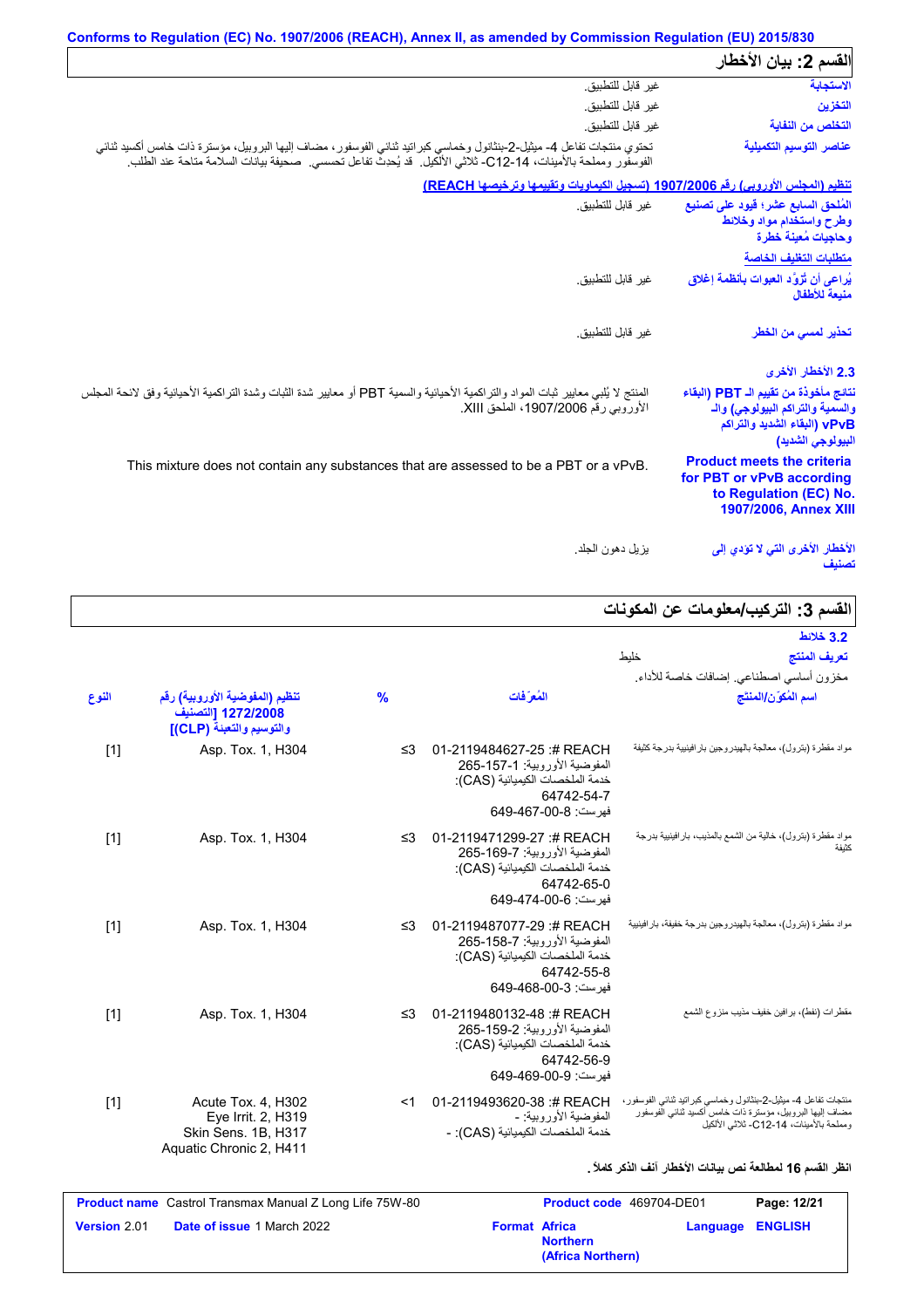# **Conforms to Regulation (EC) No. 1907/2006 (REACH), Annex II, as amended by Commission Regulation (EU) 2015/830**

# **القسم :3 التركیب/معلومات عن المكونات**

#### النوع

- [1] المادة مُصنَّفة على أنھا ذات خطر صحي أو بیئي
	- [2] مادة ذات حد للتعرض في مكان العمل
- [3] المادة تفي بالمعاییر الخاصة بالمواد الباقیة، السامة والمتراكمة حیویاً (PBT (بحسب تنظیم (المفوضیة الأوروبیة) رقم ،1907/2006 المُلحق الثالث عشر
- [4] المادة تفي بالمعاییر الخاصة بالمواد شدیدة البقاء وشدیدة التراكم البیولوجي (vPvB (بحسب تنظیم (المفوضیة الأوروبیة) رقم ،1907/2006 المُلحق الثالث عشر
	- [5] مادة مقلقة قلقاً مكافِئا
	- [6] إفصاح إضافي وفقًأ لسیاسة الشركة

القسم الثامن یعرض حدود التعرض المھني، في حال توفرھا.

#### لا تحرض على القيء إلا إن طلب أحد أعضاء الطاقم الطبي منك أن تقوم بھذا. یُراعى الحصول على الرعایة الطبیة لو ظھرت أعراض. في حالة الملامسة، یُراعى دفق الماء فوراً على الأعین لمدة لا تقل عن 15 دقیقة. یجب إبعاد الجفون عن مقلات الأعین لضمان الشطف الكامل. یراعى التحقق من عدم وجود عدسات لاصقة أو إزالتھا إن وُجِ دت. یُراعى الحصول على الرعایة الطبیة. **4.1 وصف إجراءات الإسعاف الأوَّ لي** في حالة الإستنشاق، یُراعى نقل المصاب إلى الھواء الطلق. یُراعى الحصول على الرعایة الطبیة لو ظھرت أعراض. یُحظر القیام بأیة إجراء ینطوي على مخاطرة أو بدون تدریب مناسب. القسم **4:** تدبیر الإسعاف الأول*ى* یراعى غسل البشرة غسلا جیدا بالماء و الصابون أو بأحد منظفات الجلد المعترف بھا. أزِ ل الثیاب و الأحذیة الملوثة. یُراعى غسل الثیاب قبل إعادة استخدامھا. یراعى تنظیف الحذاء تنظیفا جیدا قبل ارتدائھ ثانیة. یُراعى الحصول على الرعایة الطبیة إذا حدث تھیُّج. **ملامسة العین ملامسة الجلد استنشاق الابتلاع حمایة فریق الإسعافات الأولیة**

### **4.2 أھم الأعراض والتأثیرات، الحاد منھا والمؤجل**

انظر القسم 11 لمزید من المعلومات عن التأثیرات الصحیة والأعراض.

|                                                                                                                                      | <u>اثار صحية حادة كامنة</u> |
|--------------------------------------------------------------------------------------------------------------------------------------|-----------------------------|
| استنشاق الأبخرة في الظروف المحيطة لا يمثل مشكلة في المعتاد، وذلك لانخفاض ضغط الأبخرة.                                                | استنشاق                     |
| لا توجد تأثيرات شديدة أو مخاطر حرجة معروفة.                                                                                          | الابتلاع                    |
| يزيل دهون الجلد ٍ قد تسبب جفاف الجلد وتهيُّجه.                                                                                       | ملامسة الجلد                |
| لا توجد تأثيرات شديدة أو مخاطر حرجة معروفة.                                                                                          | ملامسة العين                |
| التأثيرات المتأخرة والفورية وكذلك التأثيرات المزمنة نتيجة للتعرض القصير والطويل الأمد                                                |                             |
| النعر ض الزائد لاستنشاق الجزيئات المتطايرة في الهواء أو الإيروسولات قد يتسبب في تهيج الجهاز التنفسي.                                 | استنشاق                     |
| ابتلاع كميات كبيرة يمكن أن يؤدي إلى الغثيان والإسهال.                                                                                | الابتلاع                    |
| الملامسة بشكل متكرر أو لفترات طويلة يمكن أن تتسبب في إزالة الدهون من الجلد وتتسبب في تهيجات وتشققات و/أو التهابات جلدية <sub>.</sub> | ملامسة الجلد                |
| هناك خطورة محتملة من حدوث لسعة عابرة أو احمرار عابر في حالة حدوث ملامسة العين بشكل عرضي.                                             | ملامسة العين                |

#### **4.3 دواعي أیة رعایة طبیة فوریة ومُعالجة خاصة مطلوبة**

یجب أن تتم المعالجة حسب الأعراض بشكل عام ویتم إجراؤھا لتخفیف حدة التأثیرات. **ملاحظات للطبیب**

| القسم 5: تدابير مكافحة النار                               |                                                                                                                                                                                                                                                                                          |
|------------------------------------------------------------|------------------------------------------------------------------------------------------------------------------------------------------------------------------------------------------------------------------------------------------------------------------------------------------|
| 5.1 وسائل الإطفاء                                          |                                                                                                                                                                                                                                                                                          |
| وسائل الإطفاء المناسبة                                     | في حالة نشوب حريق، استخدم الرغوة والمواد الكيميائية الجافة أو مطفأة حريق أو بخاخة بها ثاني أكسيد الكربون.                                                                                                                                                                                |
| وسائل الإطفاء غير المناسبة                                 | لا تستخدم المياه النفاثة. قد يُسبب استخدام القواطع المائية النفاثة انتشار الحريق نتيجة تطاير المنتج المحترق وتناثره.                                                                                                                                                                     |
| 5.2 الأخطار الخاصة الناجمة عن المادة أو الخليط             |                                                                                                                                                                                                                                                                                          |
| الأخطار الناجمة عن المادة أو الخليط                        | سوف يحدث تز ايد في الضغط وقد تنفجر  الحاوية في حالة حدوث حريق أو تسخين.                                                                                                                                                                                                                  |
| منتجات احتراق خطرة                                         | نواتج الاحتراق قد تشمل ما يلي:<br>أكاسيد الكربون (CO2 ,CO)                                                                                                                                                                                                                               |
| 5.3 نصائح لمكافحي الحريق                                   |                                                                                                                                                                                                                                                                                          |
| إحتياطات خاصة لمكافحي الحريق                               | يُحظر القيام بأية إجراء ينطوي على مخاطرة أو بدون تدريب مناسب.  يراعي عزل المكان على الفور و ذلك بإخلاء الأفراد المتواجدين<br>على مقربة من الحادث في حالة نشوب حريق.                                                                                                                      |
| معدات الحماية الشخصية والاحتياطات<br>اللازمة لعمال الإطفاء | ينبغي أن يرتدي مكافحو الحرائق التجهيزات الواقية المناسبة و جهاز تنفس مكتفي ذاتيًا (SCBA) ذا وحدة كاملة للوجه يعمل في نمط<br>الضغط الموجب   ثياب مكافحي الحريق (بما فيها الخوذات والأحذية والقفازات الواقية) التي تتفق والمعيار ا<br>تكفل مُستوى أساسياً من الحماية من الحوادث الكيماوية. |

|                     | <b>Product name</b> Castrol Transmax Manual Z Long Life 75W-80 |                      | <b>Product code</b> 469704-DE01      |                         | Page: 13/21 |
|---------------------|----------------------------------------------------------------|----------------------|--------------------------------------|-------------------------|-------------|
| <b>Version 2.01</b> | <b>Date of issue 1 March 2022</b>                              | <b>Format Africa</b> | <b>Northern</b><br>(Africa Northern) | <b>Language ENGLISH</b> |             |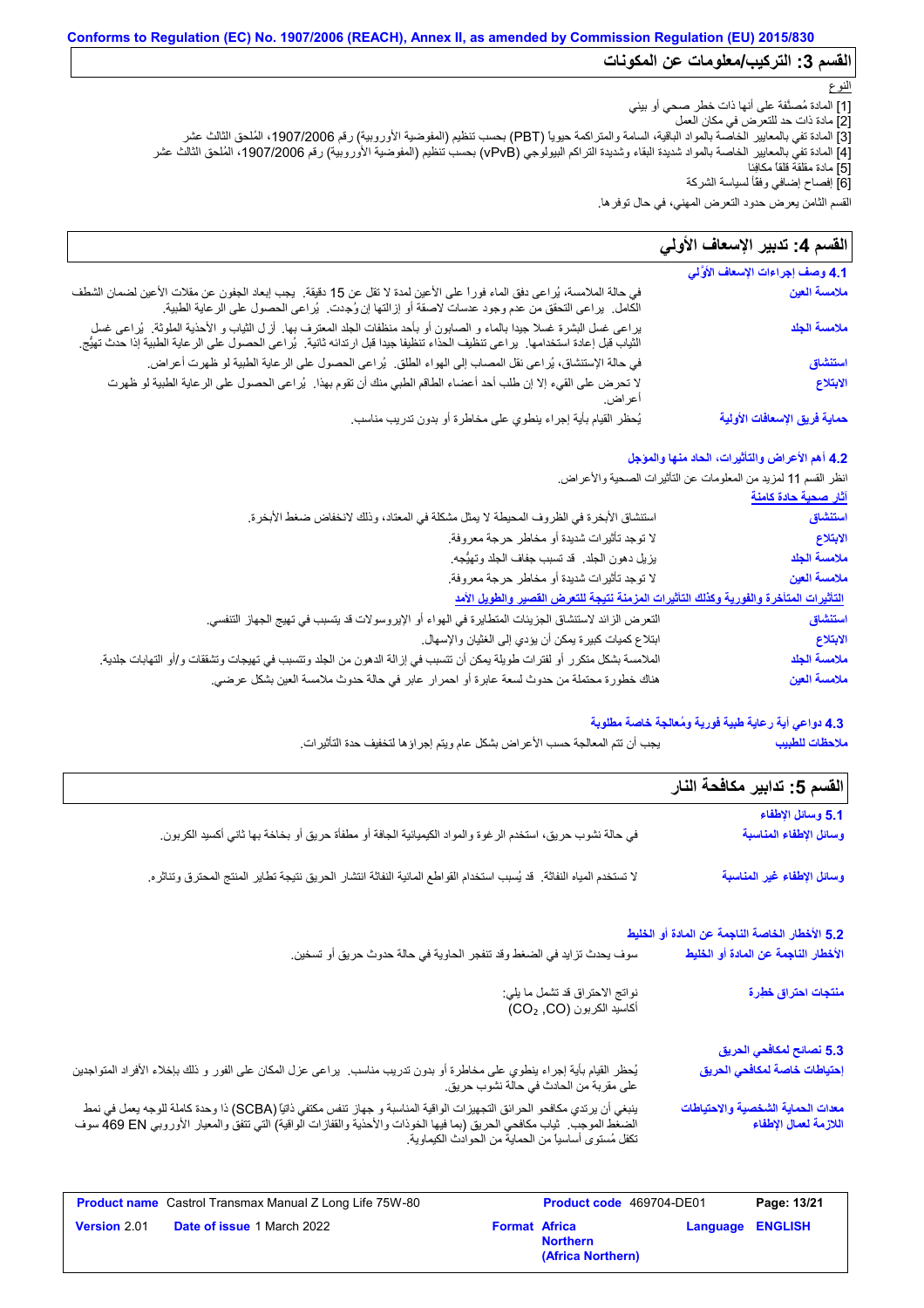| القسم 6: تدابير مواجهة التسرب العارض                                        |                                                                                                                                                                                                                                                                                                                                                                                                                                                                                    |
|-----------------------------------------------------------------------------|------------------------------------------------------------------------------------------------------------------------------------------------------------------------------------------------------------------------------------------------------------------------------------------------------------------------------------------------------------------------------------------------------------------------------------------------------------------------------------|
| 6.1 لاحتياطات الشخصية ومعدات الحماية وإجراءات الطوارئ                       |                                                                                                                                                                                                                                                                                                                                                                                                                                                                                    |
| للأفراد من خارج فريق الطوارئ                                                | يُحظر القيام بأية إجراء ينطوي على مخاطرة أو بدون ندريب مناسب.  يراعي إخلاء المناطق المجاورة.  يراعي عدم السماح بالدخول<br>لكل من لا يرتدي الثياب الواقية أو من لا حاجة لك بهم من الأفراد.  يراعى تجنب ملامسة المادة المنسكبة أو السير عليها.  قد تكون<br>الأرضيات زلقة؛ يجب توخي العناية لتجنب السقوط. ارتدي التجهيزات الواقية الشخصية المُلائمة.                                                                                                                                  |
| لمسعفي الطوارئ                                                              | إذا لزم الأمر ارتداء ثياباً خاصة للتعامل مع الانسكاب، يُرجى أخذ ما ورد في القسم 8 من معلومات حول المواد المناسبة وغير المناسبة<br>في الحسبان.   راجع كذلك المعلومات الواردة في قسم "للأفراد من خارج فريق الطوارئ".                                                                                                                                                                                                                                                                 |
| 6.2 الاحتياطات البينية                                                      | تجنب نناثر المادة المنسكبة وجريانها السطحي ووصولها إلى التربة و المجاري المائية والبالوعات ومجاري الصرف.  يُراعى إبلاغ<br>السلطات المعنية لو تسبب المنتج في تلوث البيئة (مجاري الصرف، المجاري المائية، التربة أو الهواء).                                                                                                                                                                                                                                                          |
| 6.3 طرائق ومواد الاحتواء والتنظيف                                           |                                                                                                                                                                                                                                                                                                                                                                                                                                                                                    |
| انسكاب صغير                                                                 | يُراعى وقف التسرب إن لم ينطو ذلك على مخاطرة.  يراعى نقل الأوعية من منطقة الانسكاب.  يُراعى امتصاصها بمادة خاملة، ثم<br>إيداعها إحدى الحاويات المُلائمة للتخلص من النفاية.  تخلص منها عن طريق أحد مقاولي التخلص من النفايات المر خصين.                                                                                                                                                                                                                                              |
| أنسكاب كبير                                                                 | يُراعي وقف التسرب إن لم ينطو ذلك على مخاطرة.  يراعي نقل الأوعية من منطقة الانسكاب.  امنع دخولها في بالوعات الصرف، و<br>المعباري المائية، أو البدرومات، أو المناطق المحصورة ¸ يُراعى احتواء الانسكاب وجمعه بمادة ماصةٍ غير قابلة للاحتراق مثل الرمل،<br>أو التراب، أو الفرميكيوليت، أو تراب دياتومي، ثم وضعها في إحدى الحاويات للتخلص منها بما يتفق واللوائح المحلية. تخلص منها عن<br>طريق أحد مقاولي التخلص من النفايات المرخصين.                                                  |
| 6.4 مرجع للأقسام الأخرى                                                     | انظر القسم 1 لمعرفة بيانات الاتصال في أحوال الطوارئ.<br>انظر القسم 5 الخاص بإجراءات مكافحة الحريق.<br>انظر القسم 8 للحصول على معلومات عن التجهيزات الوقائية الشخصية المُلائمة.<br>انظر القسم 12 للاطلاع على الاحتياطات البيئية.<br>انظر القسم 13 لمزيد من المعلومات حول مُعالجة النفايات                                                                                                                                                                                           |
| القسم 7: المناولة والتخزين                                                  |                                                                                                                                                                                                                                                                                                                                                                                                                                                                                    |
| 7.1 احتياطات للمناولة المأمونة                                              |                                                                                                                                                                                                                                                                                                                                                                                                                                                                                    |
| إجراءات للحماية                                                             | ارتدي التجهيز ات الواقية الشخصية المُلائمة.                                                                                                                                                                                                                                                                                                                                                                                                                                        |
| إرشادات حول الصحة المهنية العامة                                            | يحظر تناول الطعام، والشراب، والتدخين في الأماكن التي يجري التعامل فيها مع هذه المادة سواء بالمناولة، التخزين أو المعالجة.<br>يُراعى الإغتسال جيداً بعد مناولتها ٍ اخلع الثياب المُلوَّثة والتجهيزات الوقائية قبل دخول الأماكن المخصصمة للطعام ِ انظر القسم<br>8 لمزيد من المعلومات حول إجراءات الحفاظ على الصحة.                                                                                                                                                                   |
| 7.2 متطلبات التخزين المأمون، بما في<br>ذلك ما يتعلق بحالات عدم توافق المواد | خزن المادة وفقاً لتعليمات السلطات المحلية.  يُغزَّن في مكان جاف، وبارد وجيد التهوية، بعيداً عن المواد غير المنوافقة (انظر القسم<br>10). يُراعى الحفظ بعيدا عن الحرارة وضوء الشمس المباشر . يراعى غلق الوعاء غلقا تاما محكما إلى أن يُعدّ للاستخدام. لابد من<br>إحكام غلق الأوعية التي قد فُتِحت و تركها في وضع قائم و ذلك لتلافي حدوث تسريب.  يجب أن يتم التخزين والاستعمال فقط في<br>معدات/حاويات مصممة للاستخدام مع هذا المنتج . يُحظر التخزين في حاويات لا تحمل كتابة توضيحية . |

التعرض لدرجات الحرارة العالیة لفترات طویلة

#### **القسم :8 ضوابط التعرض/الحمایة الشخصیة**

**8.1 بارامترات التحكم**

**غیر ملائمة**

#### **حدود التعرض المھني** قیمة حد التعرض غیر معروفة.

في الوقت الذي قد یُظھر حد التعرض المھني (OEL (مكونات معینة في ھذا القسم، فإن مكونات أخرى قد توجد في الغبار أو البخار أو الرذاذ الناجم. لذا، فإن حد تعرض مھني معین قد لا ینطبق على المنتج ككل وإنما یدرج للإرشاد والتوجیھ فقط

إن كان ھذا المنتَج یحتوي على مُكوِّنات لھا حدود تعرُّض، قد یكون من المطلوب إجراء متابعة حیویة أو متابعة الأشخاص أو مكان العمل كي یتسنى تحدید مدى فاعلیة التھویة، أو إجراءات التحكم الأخرى و/أو مدى ضرورة استخدام الأجھِزة التنفسیة الواقیة. تنبغي الإشارة إلى معاییر المُراقَبة، من مثل ما یلي: المعیار الأوروبي EN 689) أجواء موقع العمل - إرشادات تقییم التعرض لعوامل كیماویة بالاستنشاق لمقارنتھا بالقیم الحدیة واستراتیجیة القیاس) المعیار الأوروبي EN 14042) أجواء موقع العمل - دلیل اتخاذ وتطبیق إجراءات تقییم التعرض للعوامل البیولوجیة والكیماویة) المعیار الأوروبي EN 482) أجواء موقع العمل - المتطلبات العامة لأداء إجراءات قیاس العوامل الكیماویة) سیكون من المطلوب كذلك الرجوع إلى وثائق التوجیھ الوطنیة الخاصة بطرق تحدید المواد الخطِرة.

DMELs/DNELs غیر مُتاحة. **مستوى مشتق غیر مؤثر**

**إجراءات المتابعة الموصى بھا**

**الـ PNEC = تركُّز عدم التأثیر المُتوقَّع** PNECs غیر مُتاحة.

**8.2 ضوابط التعرض**

|                     | <b>Product name</b> Castrol Transmax Manual Z Long Life 75W-80 |                      |                                      | Product code 469704-DE01<br>Page: 14/21 |  |
|---------------------|----------------------------------------------------------------|----------------------|--------------------------------------|-----------------------------------------|--|
| <b>Version 2.01</b> | <b>Date of issue 1 March 2022</b>                              | <b>Format Africa</b> | <b>Northern</b><br>(Africa Northern) | <b>Language ENGLISH</b>                 |  |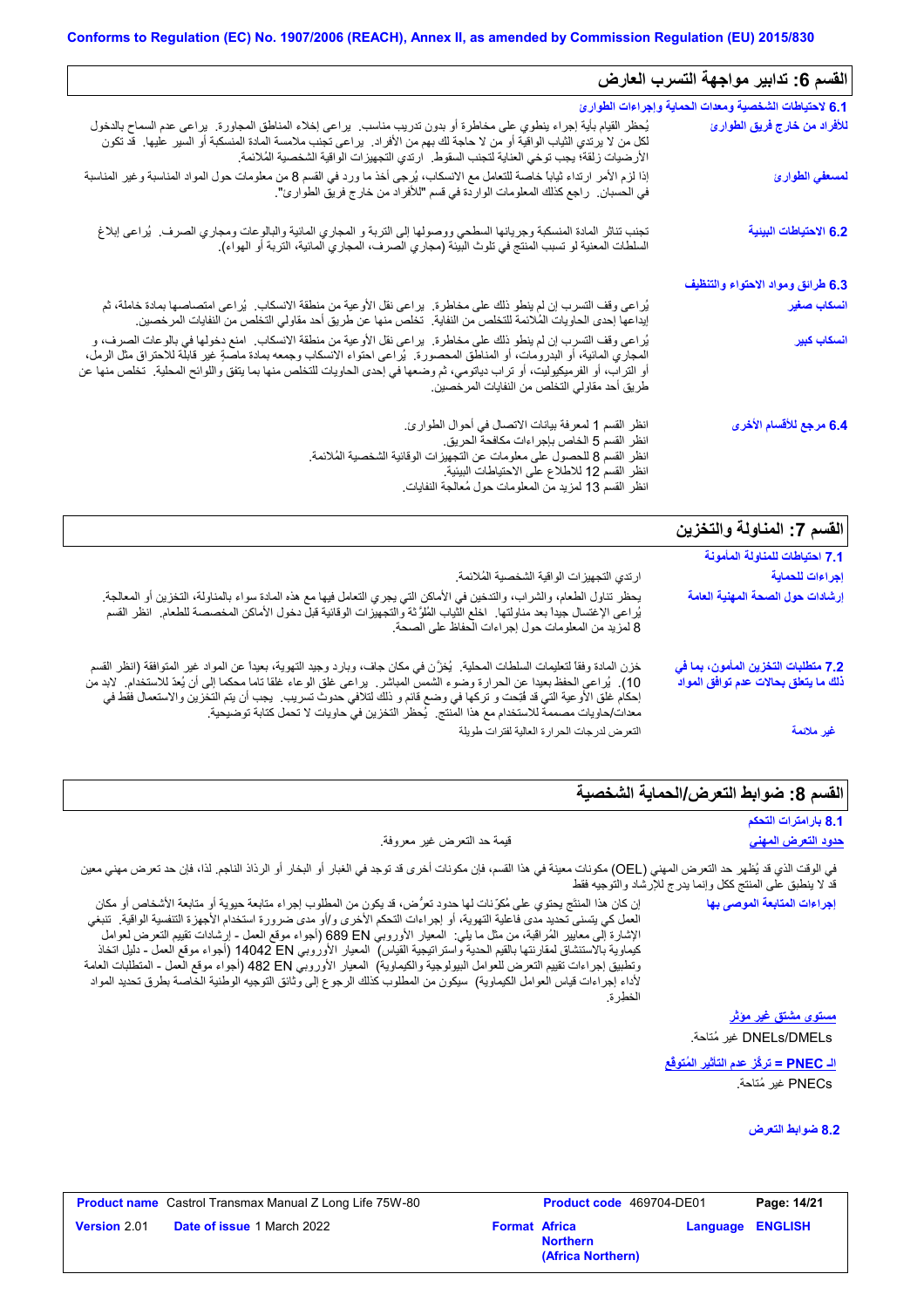#### **Conforms to Regulation (EC) No. 1907/2006 (REACH), Annex II, as amended by Commission Regulation (EU) 2015/830 القسم :8 ضوابط التعرض/الحمایة الشخصیة**

|                                                                                                                                                                                                                                               | — U — U — U —                                 |
|-----------------------------------------------------------------------------------------------------------------------------------------------------------------------------------------------------------------------------------------------|-----------------------------------------------|
| احرص على توفير تهوية للعوادم أو الوسائل الهندسية الاخرى للحماية، وذلك للإبقاء على مستويات التركيز المعنية للمواد العالقة بالهواء                                                                                                              | الضوابط الهندسية المناسبة                     |
| دون حدود النعرض المقبولة لها على الصعيد المهنى<br>يجب تقييم جميع الأنشطة المرتبطة بالمواد الكيميائية من حيث مخاطر ها على الصحة، وذلك لضمان التحكم في معدلات التعرض بالشكل                                                                     |                                               |
| المناسب لا يجوز فحص معدات الوقاية الشخصية إلا بعد تقييم الأشكال الأخرى لإجراءات التحكم (على سبيل المثال عمليات التحكم                                                                                                                         |                                               |
| الهندسية) بالشكل المناسب ِ يجب أن تتوافق معدات الوقاية الشخصية مع المواصفات المعنية وأن تكون مناسبة للاستخدام، ويجب الحفاظ<br>عليها في حالة جيدة وصيانتها بشكل سليم                                                                           |                                               |
| يجب التشاور مع مورد معدات الوقاية الشخصية لطلب المشورة بشأن الاختيار والمواصفات المعنية   لمزيد من المعلومات، اتصل<br>بالهيئة المحلية للمواصفات                                                                                               |                                               |
| القرار النهائي لاختيار معدات الوقاية يعتمد على تقييم المخاطر ـ ومن المهم التأكد من ملاءمة جميع عناصر معدات الوقاية الشخصية.                                                                                                                   |                                               |
|                                                                                                                                                                                                                                               | <u>تدابير الحماية الفردية</u>                 |
| اغسل اليدين، والذراعين، والوجه غسلاً تاماً بعد مناولة المنتجات الكيميائية، وعند الأكل والتدخين، وفي نهاية فترة العمل ِ تأكد من<br>وجود محطات غسلي الأعين وأدشاش الأمان على مقربة من موقع العمل                                                | إجراءات النظافة الشخصية                       |
|                                                                                                                                                                                                                                               | حماية تنفسية                                  |
| في حالة عدم كفاية التهوية، يُراعى ارتداء تجهيزات تنفسية ملائمة.                                                                                                                                                                               |                                               |
| يعتمد الاختيار الصحيح لتجهيزات حماية الجهاز التنفسي على المواد الكيميائية التي يتم التعامل معها وظروف العمل والاستخدام وحالة                                                                                                                  |                                               |
| تجهيزات حماية الجهاز التنفسي. يجب وضع تدابير أمان تتناسب مع كل استخدام مقرر . لذلك يجب اختيار تجهيزات حماية الجهاز                                                                                                                            |                                               |
| التنفسي بالتشاور مع المورد / الشركة الصانعة مع مراعاة التقييم الكامل لظروف العمل                                                                                                                                                              |                                               |
| نظار ات أمان ذات ساتر ات جانبية.                                                                                                                                                                                                              | أدوات حماية الوجه/العين<br><u>حماية للجلد</u> |
| معلومات عامة:                                                                                                                                                                                                                                 | حماية يدوية                                   |
| ظرًا لتفاوت الظروف الخاصة لبيئات العمل واختلاف ممارسات التعامل مع المواد، فيجب وضع تدابير أمان تتناسب مع كل استخدام                                                                                                                           |                                               |
| مقرر ٍ يعتمد الاختيار الصحيح لقفازات الحماية على المواد الكيميائية التي يتم التعامل معها وظروف العمل والاستخدام معظم القفازات                                                                                                                 |                                               |
| توفر الحماية لفترة زمنية محدودة فقط قبل وجود التخلص منها واستبدالها (حتى أفضل القفازات المقاومة للمواد الكيميائية تتآكل بفعل                                                                                                                  |                                               |
| التعرض المتكرر للمواد الكيميائية)                                                                                                                                                                                                             |                                               |
| يجب اختيار القفازات بالتشاور مع المورد / الشركة الصانعة مع مراعاة التقييم الكامل لظروف العمل.                                                                                                                                                 |                                               |
| يُنصح باستخدام: قفاز ات نيتريل.                                                                                                                                                                                                               |                                               |
| الزمن اللازم للاختراق:                                                                                                                                                                                                                        |                                               |
| تُجمع بيانات زمن الاختراق من مصنعي القفاز تحت ظروف الاختبار المعملية وتمثل المدة أو الفترة المتوقعة التي يؤمن خلالها القفاز                                                                                                                   |                                               |
| حماية من تسرب المادة أو نفاذها. ومن الأهمية بمكان مراعاة طبيعة ظروف العمل الفعيلة عند اتباع توصيات زمن الاختراق ويتعين                                                                                                                        |                                               |
| دائمًا التشاور مع مورد القفازات للوقوف على معلومات تقنية وفنية محدثة بشأن زمن الاختراق لنوع القفاز الموصىي به                                                                                                                                 |                                               |
| فيما يلي توصياتنا بخصوص اختيار القفازاتs:                                                                                                                                                                                                     |                                               |
| الملامسة المستمرة:                                                                                                                                                                                                                            |                                               |
| قفازات بفترة اختراق لا تقل عن 240 دقيقة، أو >480 دقيقة، إذا أمكن الحصول على قفازات مناسبة.                                                                                                                                                    |                                               |
| إذا لم تتوفر قفازات مناسبة تضمن الحماية بهذا المستوى، فمن الممكن استخدام قفازات بفترات حماية أقل طالما هناك قواعد مناسبة يتم                                                                                                                  |                                               |
| الالتزام بها لصيانة القفازات واستبدالها.                                                                                                                                                                                                      |                                               |
| الحماية من الرذاذ قصيرة الأجل                                                                                                                                                                                                                 |                                               |
| توصيات فتر ات الاختر اق كما سبق.                                                                                                                                                                                                              |                                               |
| يمكن في المعتاد استخدام القفاز ات ذات فترات الاختراق القصيرة للأعمال التي يتم فيها التعرض للزيوت لفترات قصيرة وعابرة. لذلك،                                                                                                                   |                                               |
| يجب أنّ تكون هناك قواعد مناسبة يتم الالتزام بها بشكل تام لصيانة القفازات واستبدالها.                                                                                                                                                          |                                               |
| سَمك الففاز :                                                                                                                                                                                                                                 |                                               |
| بالنسبة للاستخدامات العامة، فإننا نوصي بقفاز بسُمك يزيد على 0.35 مم.                                                                                                                                                                          |                                               |
| يجب التأكيد والتشديد أن سُمك القفاز لا يمثل بالضرورة مؤشرًا موثوقًا على مقاومة القفاز لمادة كيميائية معينة، ذلك أن كفاءة مقاومة                                                                                                               |                                               |
| التسرب للقفاز ستكون معتمدة على تركيب المادة المصنعة منها القفاز تحديدًا. لذا فإن اختيار القفاز يجب أن يستند على عوامل ومتطلبات                                                                                                                |                                               |
| المهمة ومعرفة بأزمان الاختراق.                                                                                                                                                                                                                |                                               |
| كذلك قد ينتوع سُمك القفاز بناء على مُصنع القفاز ، ونوع القفاز وموديل القفاز . لذا، يجب أخذ بيانات المصنع الفنية بالحسبان وذلك<br>لضمان القفاز الأكثر مناسبة للمهمة                                                                            |                                               |
| ملاحظة: اعتمادًا على نوع النشاط قيد الممارسة، فإن القفازات ذات السُمك المختلف قد تكون مطلوبة لمهام مُحددة. على سبيل المثال:                                                                                                                   |                                               |
|                                                                                                                                                                                                                                               |                                               |
| • قد يتطلب الأمر القفازات الرقيقة (بسُمك يبلغ 0.1 مم أو أقل) متى تطلب الأمر درجة من المهارة اليدوية والبراعة. ومع ذلك، فإن مثل<br>هذه القفازات ينتظر منها أن توفر الحماية لفترة قصيرة، وعادة ما تكون للاستخدام مرة واحدة ثم يجري التخلص منها. |                                               |
| • قد تبرز الحاجة لقفازات أكثر سُمكًا (حتى 3 مم أو أكثر) في حالة المخاطر الميكانيكية (وكذلك الكيميائية)؛ أي متى كان هناك احتمال                                                                                                                |                                               |
| للتأكل أو القشط أو الثقب                                                                                                                                                                                                                      |                                               |
|                                                                                                                                                                                                                                               |                                               |
|                                                                                                                                                                                                                                               |                                               |
|                                                                                                                                                                                                                                               |                                               |
|                                                                                                                                                                                                                                               |                                               |

**Version** 2.01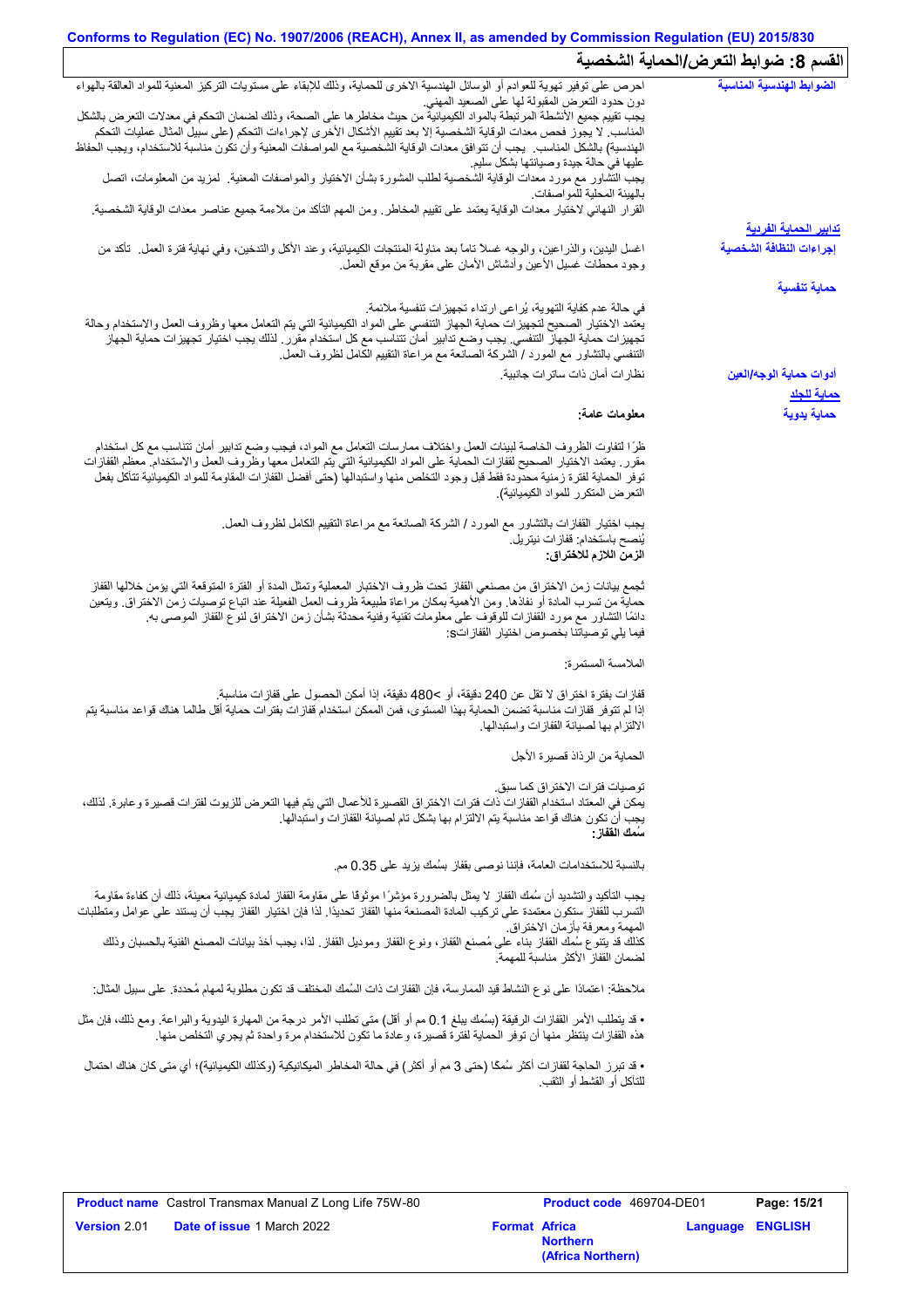#### **Conforms to Regulation (EC) No. 1907/2006 (REACH), Annex II, as amended by Commission Regulation (EU) 2015/830** القسم 8: ضوابط التع*ر*ض/الحماية الشخصية

| الجلد والجسم                   | استخدام الملابس الواقية يعتبر من الممارسات الجيدة في المجال الصناعي.<br>يجب انتقاء التجهيزات الشخصية الواقية للجسم بما يتفق والمهمة التي يجري القيام بها والمخاطر التي تنطوي عليها، كما يجب أن<br>يعتمدها أحد المختصين قبل التعامل مع هذا المنتج<br>بدلات العمل المصنوعة من القطن أو البوليستر/القطن توفر الحماية فقط من التلوث السطحي الخفيف الذي لا يصل إلى الجلد ٍ ويجب<br>غسل بدلات العمل بصفة منتظمة. عندما تزداد خطورة تعرض الجلد للمواد (على سبيل المثال عند تنظيف المواد المنسكبة أو في حالة<br>وجود خطورة من تناثر الرذاذ)، فيجب ارتداء إزارات مقاومة للمواد الكيميائية و/أو أحذية وسترات غير منفذة للمواد الكيميائية <sub>.</sub> |
|--------------------------------|---------------------------------------------------------------------------------------------------------------------------------------------------------------------------------------------------------------------------------------------------------------------------------------------------------------------------------------------------------------------------------------------------------------------------------------------------------------------------------------------------------------------------------------------------------------------------------------------------------------------------------------------|
| <u>يتعين مراجعة المعايير :</u> | حماية تنفسية: 529 EN<br>قفازات: 374 EN .420 EN<br>حماية للعين: 166 EN<br>الترشيح نصف الوجهي: 149 EN<br>الترشيح نصف الوجهي ذي الصمام: 405 EN<br>قناع نصفي: 140 EN مرشح إضافي<br>قناع وجهي كامل: 136 EN مرشح إضافي<br>مرشحات الجزئيات: 143 EN<br>مر شحات الغاز / المشتركة: 14387 EN                                                                                                                                                                                                                                                                                                                                                           |
| ضوابط التعرض البينى            | ننصح بفحص الإنبعاثات الصادرة من أجهزة العمل والتهوية، للتأكد من استيفائها لمتطلبات قانون حماية البيئة في بعض الحالات، قد<br>يكون من الضروري استخدام أجهزة غسل الدُّخان، أو المُرشِّحات أو إجراء تعديلاتٍ هندسية للمُعِدَّات، كي يتسنى تقليل الانبعاثات إلى<br>مستويات مقبولة                                                                                                                                                                                                                                                                                                                                                                |

# القسم 9: الخصائص الفیزیائیة والكیمیائیة<br>-

| 9.1 معلومات حول الخواص الكيميانية والفيزيانية الأساسية |                                                                                                 |
|--------------------------------------------------------|-------------------------------------------------------------------------------------------------|
| <u>المظهر</u>                                          |                                                                                                 |
| الحالة الفيزيائية                                      | سائل.                                                                                           |
| اللون                                                  | أزرق.                                                                                           |
| الرائحة                                                | غير متوفرة.                                                                                     |
| عتبة الرائحة                                           | غير متوفرة.                                                                                     |
| الأس الهيدروجيني pH                                    | غير قابل للتطبيق.                                                                               |
| نفطة الانصهار إنفطة التجمد                             | غير متوفرة.                                                                                     |
| نفطة الغليان الأولية ونطاق الغليان                     | غير متوفرة.                                                                                     |
| نقطة الإنسكاب                                          | $-57 °C$                                                                                        |
| نقطة الوميض                                            | جهاز الكأس المفتوحة: C°180< (>356 ف) [جهاز كليفلاند]                                            |
| معدل التبخر                                            | غير متوفرة                                                                                      |
| القابلية للالتهاب (مادة صلبة، غاز)                     | غير متوفرة.                                                                                     |
| الحدود العليا/الدنيا لقابلية الاشتعال أو الانفجار      | غير متوفرة.                                                                                     |
| الضغط البخاري                                          | غير متوفرة.                                                                                     |
| الكثافة البخارية                                       | غير متوفرة.                                                                                     |
| الكثافة النسبية                                        | غير متوفرة.                                                                                     |
| الكثافة                                                | <1000 كجم/m3 (<1 g/cm3 1) عند 15°C                                                              |
| الذوبانية (نيات)                                       | غير ذؤوب في الماء.                                                                              |
| معامل تفريق الأوكتانول/الماء                           | غير قابل للتطبيق.                                                                               |
| درجة حرارة الاشتعال الذاتى                             | غير متوفرة.                                                                                     |
| درجة حرارة الانحلال                                    | غير متوفرة.                                                                                     |
| اللزوجة                                                | كينماتي: 53.9 S2mm/ (53.9 سنتي ستوك) عند 40°C<br>كينماتي: S2mm 9) /S2mm 9) سنتي ستوك) عند 100°C |
| الخواص الانفجارية                                      | غير متوفرة.                                                                                     |
| خواص مؤكسيدة                                           | غير متوفرة.                                                                                     |
| 9.2 المعلومات الأخرى                                   |                                                                                                 |
| ليس هناك مزيد من المعلومات.                            |                                                                                                 |

|                     | <b>Product name</b> Castrol Transmax Manual Z Long Life 75W-80 |                      | Product code 469704-DE01             |                         | Page: 16/21 |
|---------------------|----------------------------------------------------------------|----------------------|--------------------------------------|-------------------------|-------------|
| <b>Version</b> 2.01 | <b>Date of issue 1 March 2022</b>                              | <b>Format Africa</b> | <b>Northern</b><br>(Africa Northern) | <b>Language ENGLISH</b> |             |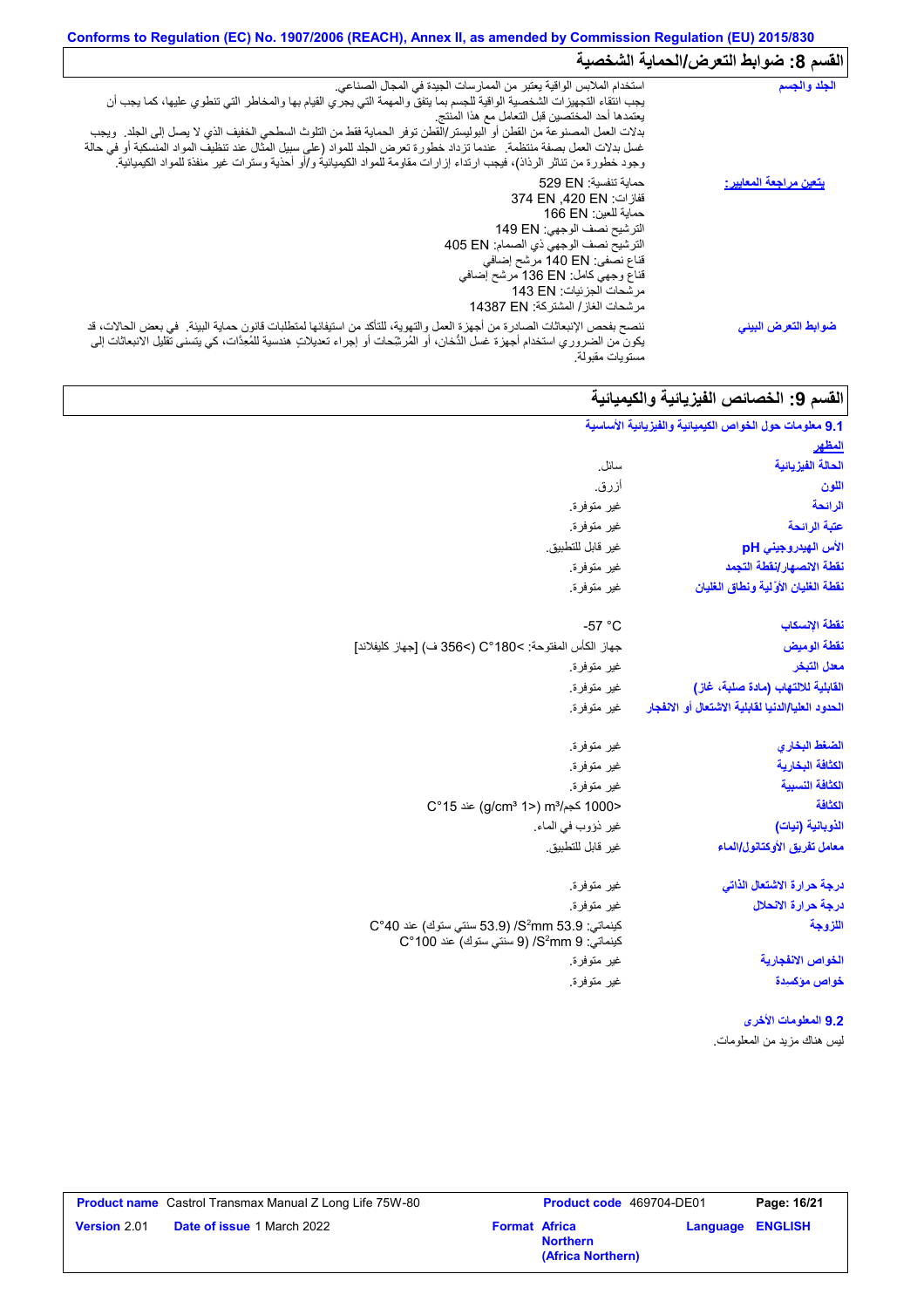$\Box$ 

| القسم 10: الثبات الكيميائي والقابلية للتفاعل |                                                                                                                           |
|----------------------------------------------|---------------------------------------------------------------------------------------------------------------------------|
| 10.1 التفاعلية                               | لا تتاح بيانات اختبار أخرى معينة لهذا المنتج   ارجع إلى الظروف التي يجب تجنبها والمواد غير المتوافقة لمزيد من المعلومات ِ |
| 10.2 الثبات الكيميائي                        | المُنتَج ثابت                                                                                                             |
| 10.3 إمكانية التفاعلات الخطرة                | لن تحدث تفاعلات خطرة في ظروف التخزين والاستخدام العادية.<br>لن تحدث بلمرة خطرة في ظروف التخزين والاستخدام العادية.        |
| 10.4 الظروف التي ينبغي تجنبها                | يجب تجنب جميع مصادر الاشتعال الممكنة (شرر أو لهب).                                                                        |
| 10.5 المواد غير المتوافقة                    |                                                                                                                           |
|                                              | نتفاعل أو غير متطابقة مع المواد النالية: مواد مؤكسدة.                                                                     |
| 10.6 نواتج الانحلال الخطرة                   | في ظروف التخزين والاستخدام العادية، من غير المنتظر أن تتولُّد نواتج تحلل خطِرة.                                           |

#### ال**قسم 11: المعلومات السمومية**

|                                                                                                                                                                           |                     |                    |                                              |                                      | 11.1 معلومات حول الآثار السمية<br>تقديرات السمية الحادة |  |
|---------------------------------------------------------------------------------------------------------------------------------------------------------------------------|---------------------|--------------------|----------------------------------------------|--------------------------------------|---------------------------------------------------------|--|
| اسم المُكوّن/المنتَج                                                                                                                                                      | بالفم (مج ا<br>كجم) | جلدي (مج ا<br>كجم) | الاستنشاق<br>(الغازات) (جزء  <br>من المليون) | الاستنشاق<br>(الأبخرة) (مج ا<br>لتر) | الاستنشاق<br>(الأغبرة<br>والضباب) (مج<br>ا لتر)         |  |
| منتجات تفاعل 4- ميثيل-2-بنثانول وخماسي كبر اتيد ثنائـي الفوسفور ،<br>مضاف إليها البروبيل، مؤسنرة ذات خامس أكسيد ثنائي الفوسفور ومملحة<br>بالأمينات، C12-14- ثلاثي الألكيل | 500                 | N/A                | N/A                                          | N/A                                  | N/A                                                     |  |

**معلومات عن سُبُل التعرض المرجحة** سُبُل الدخول المُرتقَبَة: جلدي, استنشاق.

| <u>آثار صحبة حادة كامنة</u>                                                           |
|---------------------------------------------------------------------------------------|
| استنشاق                                                                               |
| الابتلاع                                                                              |
| ملامسة الجلد                                                                          |
| ملامسة العين                                                                          |
| أعراض متعلقة بالخواص السمية والكيميانية والفيزيانية                                   |
| استنشاق                                                                               |
| الابتلاع                                                                              |
| ملامسة الجلد                                                                          |
|                                                                                       |
|                                                                                       |
| ملامسة العين                                                                          |
| التأثيرات المتأخرة والفورية وكذلك التأثيرات المزمنة نتيجة للتعرض القصير والطويل الأمد |
|                                                                                       |
| استنشاق                                                                               |
| الابتلاع                                                                              |
| ملامسة الجلد                                                                          |
| ملامسة العبن                                                                          |
| آثار صحبة مزمنة كامنة                                                                 |
| علمة                                                                                  |
| السرطنة                                                                               |
| التأثير على الجينات                                                                   |
| التأثير ات النمائية                                                                   |
| التأثيرات الخصوبية                                                                    |
|                                                                                       |

| <b>Product name</b> Castrol Transmax Manual Z Long Life 75W-80 |                                   | <b>Product code</b> 469704-DE01 |                                      | Page: 17/21             |  |
|----------------------------------------------------------------|-----------------------------------|---------------------------------|--------------------------------------|-------------------------|--|
| <b>Version 2.01</b>                                            | <b>Date of issue 1 March 2022</b> | <b>Format Africa</b>            | <b>Northern</b><br>(Africa Northern) | <b>Language ENGLISH</b> |  |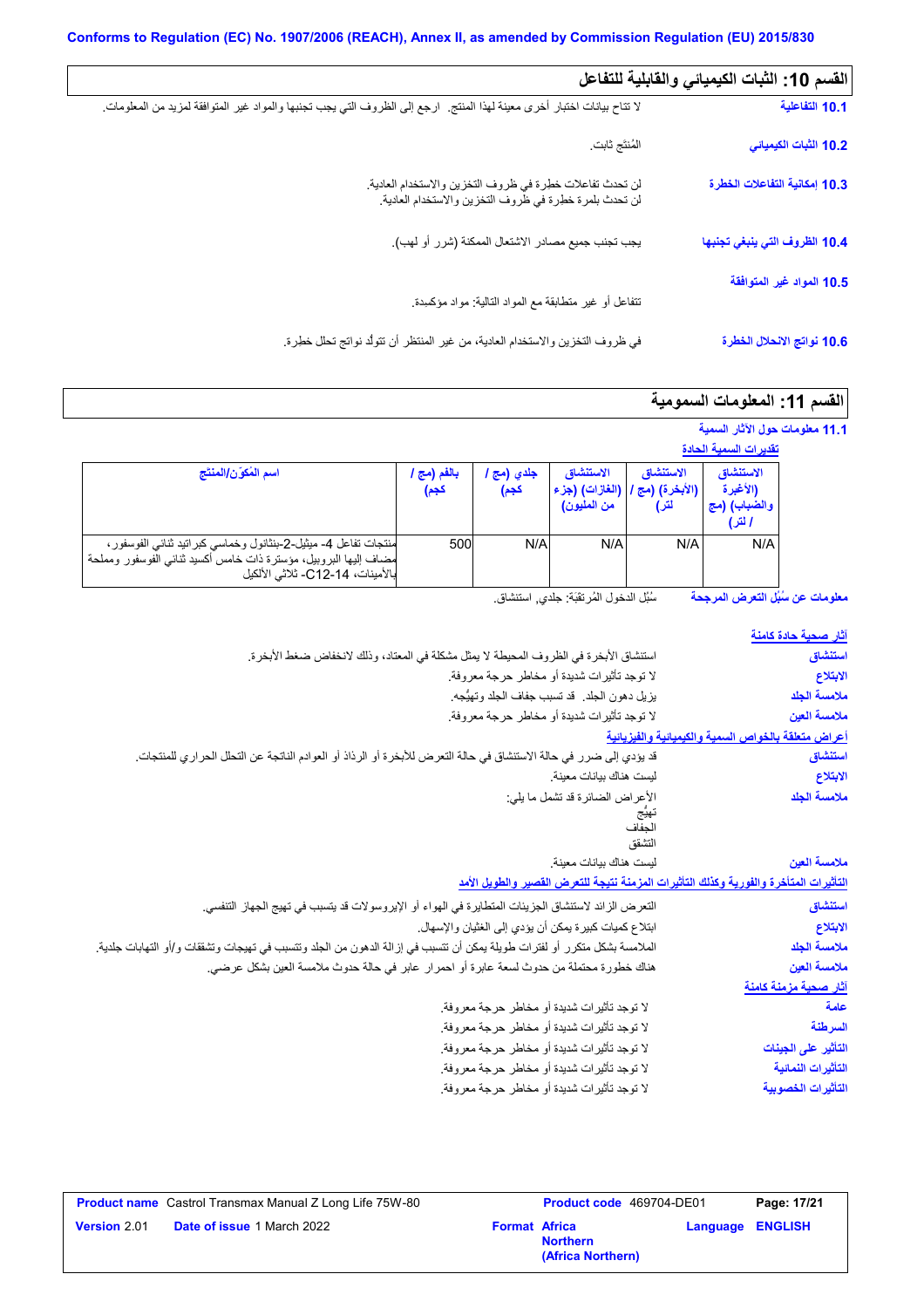#### المواد المنسكبة یمكن أن تتوغل في التربة وتتسبب في تلوث المیاه الجوفیة. **12.3 القدرة على التراكم الأحیائي 12.1 السمیة 12.2 الثبات والتحلل القسم :12 المعلومات الإیكولوجیة 12.4 القابلیة على التحرك عبر التربة** غیر متوفرة. **12.5 نتائج مأخوذة من تقییم الـ PBT) البقاء والسمیة والتراكم البیولوجي) والـ vPvB) البقاء الشدید والتراكم البیولوجي الشدید)** لا یُتوقع أن تكون قابلة للتحلل السریع. لایُتوقع أن یتراكم ھذا المنتَج حیویاً في البیئة من خلال السلاسل الغذائیة. قد تتسبب السوائل المنسكبة في تكوین طبقة على أسطح الماء، وقد تتسبب في ضرر مادي للكائنات الحیة. وقد یتم إعاقة نقل الإكسجین أیضًا. غیر مُصنَّفة كمادة خطِرة المنتج لا يُلبي معايير ثبات المواد والتراكمية الأحيائية والسمية PBT أو معايير شدة الثبراكمية الأحيائية وفق لائحة المجلس الأوروبي رقم 1907/2006 الملحق XIII. **الأخطار البیئیة مُعامل تقاسم التربة/الماء (Koc( التحركیة 12.6 التأثیرات الضارة الأخرى معلومات بیئیة أخرى** This mixture does not contain any substances that are assessed to be a PBT or a vPvB. نعم. إذا أمكن، قم بتحضیر المنتج لإعادة تدویره. یجب أن یتم التخلص من المواد بمعرفة شخص معتمد / جھة معتمدة للتخلص من النفایات وفقًا للقواعد المحلیة. **القسم :13 الاعتبارات المتعلقة بتصریف المواد والتخلص منھا 13.1 طرق مُعالجة النفایة المُنتَج طرق التخلص السلیم من النفایة نفایة خطِرة**

#### **قائمة النفایات الأوروبیة (EWC(**

| ريوت تخليقية للتزليق وللمحركلن<br>َ َ وَ التروس<br>ىت | 2 06* |
|-------------------------------------------------------|-------|

**التغلیف** ومع ذلك فإن الخروج عن الاستخدام المعد والمقصود بداية و/أو وجود أي مواد ملوثة محتملة قد يتطلب من المستخدم النهائي وضع وتعيين كود بديل للتخلص من النفايات.

| إذا أمكن، قم بتحضير المنتج لإعادة تدويره. يجب أن يتم التخلص من المواد بمعرفة شخص معتمد / جهة معتمدة للتخلص من النفايات<br>وفقًا للقواعد المحلية.                                                                                 | طرق التخلص السليم من النفاية |
|----------------------------------------------------------------------------------------------------------------------------------------------------------------------------------------------------------------------------------|------------------------------|
| لابد أن يجري التخلص من هذا المنتج وحاويته بطريقة آمنة.  قد تظل بعض رواسب المنتج عالقة بالحاويات الفارغة أو فمصانها.  تجنب<br>تناثر المادة المنسكبة وجريانها السطحي ووصولها إلى التربة و المجاري المائية والبالوعات ومجاري الصرف. | الاحتياطات الخاصة            |
| اللجنة EU/2014/955<br>التوجيه EC/2008/98                                                                                                                                                                                         | المراجع                      |

# **القسم :14 المعلومات المتعلقة بالنقل ADR/RID**

|                                               | <b>ADR/RID</b>                                                           | <b>ADN</b> | <b>IMDG</b>                                                    | <b>IATA</b>         |
|-----------------------------------------------|--------------------------------------------------------------------------|------------|----------------------------------------------------------------|---------------------|
| 14.1 رقم الأمم المتحدة                        | غير مقننة.                                                               | غير مقننة. | غير مقننة.                                                     | غير مقننة.          |
| 14.2 اسم الشحن الصحيح<br>الخاص بالأمم المتحدة |                                                                          |            |                                                                |                     |
| 14.3 فَنَة/فَنات مخاطر<br>النقل               |                                                                          |            |                                                                |                     |
| 14.4 مجموعة التعبنة                           |                                                                          | -          | -                                                              |                     |
| 14.5 الأخطار البينية                          | لا.                                                                      | $\lambda$  | لا.                                                            | لا.                 |
| Page: 18/21                                   | Product code 469704-DE01                                                 |            | <b>Product name</b> Castrol Transmax Manual Z Long Life 75W-80 |                     |
| <b>ENGLISH</b>                                | <b>Format Africa</b><br>Language<br><b>Northern</b><br>(Africa Northern) |            | Date of issue 1 March 2022                                     | <b>Version 2.01</b> |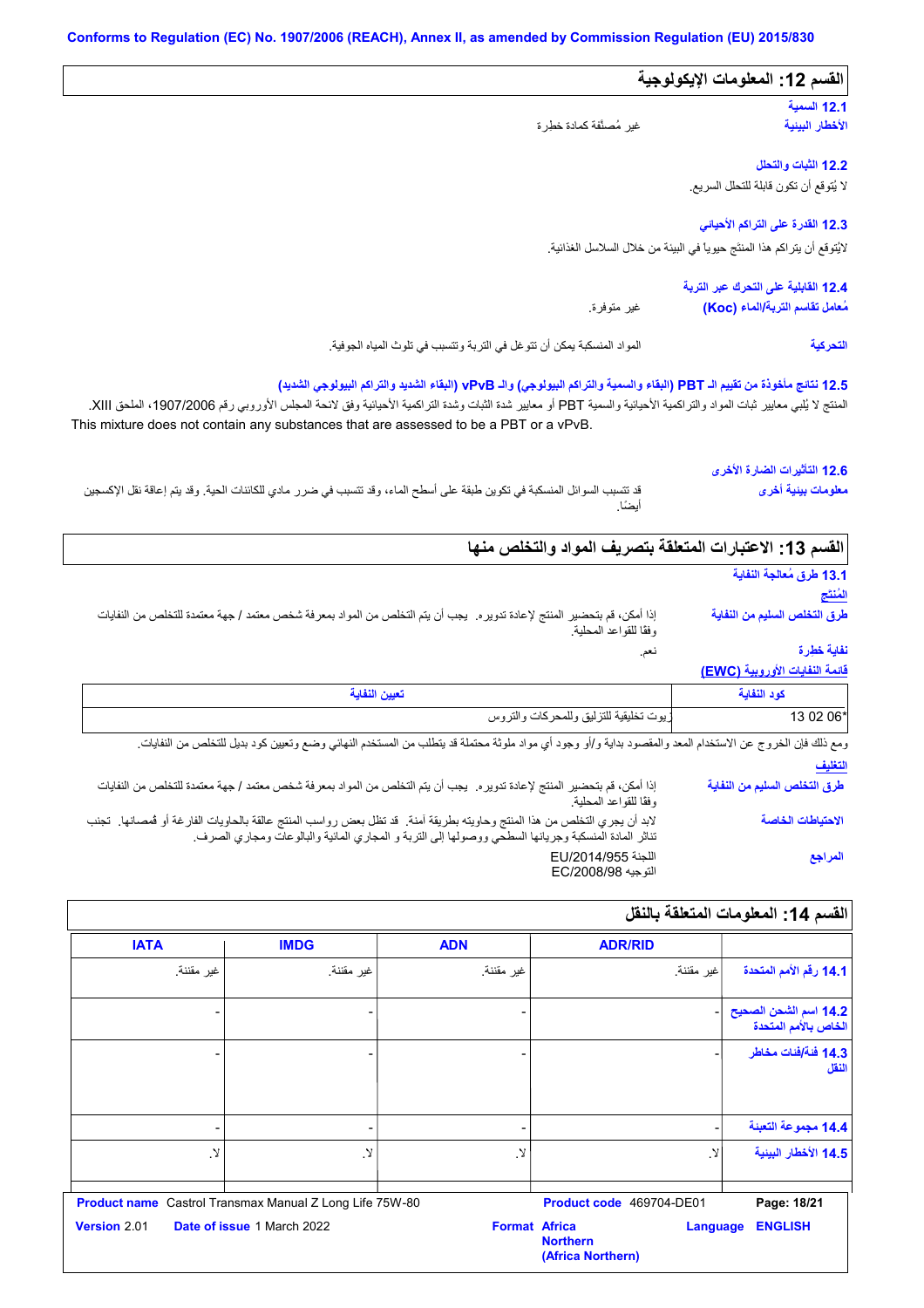| القسم 14: المعلومات المتعلقة بالنقل                                          |                                                                                                              |
|------------------------------------------------------------------------------|--------------------------------------------------------------------------------------------------------------|
| معلومات إضافية                                                               |                                                                                                              |
| 14.6 احتياطات خاصة للمُستخدم                                                 | غير متوفرة.                                                                                                  |
| 14.7 النفل سانبأ بحسب اتفاقيات المنظمة<br>البحرية الدولية (IMO)              | غير متوفرة.                                                                                                  |
| القسم 15: المعلومات التنظيمية                                                |                                                                                                              |
| 15.1 تشريع/لوائح السلامة والصحة والبيئة الخاصة بالمادة أو الخليط             |                                                                                                              |
|                                                                              | تنظيم (المجلس الأوروبي) رقم 1907/2006 (تسجيل الكيماويات وتقييمها وترخيصها REACH)                             |
| المُلحق الرابع عشر؛ قائمة المواد الخاضعة للترخيص                             |                                                                                                              |
| المُلحق الرابع عشر                                                           |                                                                                                              |
| لم يُدر ج أيٌّ من المكونات.                                                  |                                                                                                              |
| <u>مواد مُقلقة للغاية</u>                                                    |                                                                                                              |
| لم يُدر ج أيٌ من المكونات.                                                   |                                                                                                              |
| <u>لوائح أخرى</u>                                                            |                                                                                                              |
| الوضع وفق REACH (النظام<br>المنعلق بتسجيل وتقييم وترخيص<br>المواد الكيماوية) | تقوم الشركة، كما هو موضح في القسم 1، ببيع هذا المنتَج في الاتحاد الأوروبي وفقًا لمتطلبات هيئة REACH الحالية. |
| فَائِمة الولايات المتحدة (8b TSCA)                                           | جميع المكونات تحمل الصفة "فعالة" أو الصفة "مستثناة".                                                         |
| مخزون أستراليا (AICS)                                                        | كافة المُكوِّ نات مُدرِ جة بالقائمة أو مُستثناة منها.                                                        |
| قائمة كندا                                                                   | كافة المُكوِّ نات مُدرِ جة بالقائمة أو مُستثناة منها.                                                        |
| فَائِمة الصين (IECSC)                                                        | كافة المُكوِّ نات مُدرِ جة بالقائمة أو مُستثناة منها.                                                        |
| فَائمة اليابان (CSCL)                                                        | مُكوّزن واحد علمي الأقل غير مُدرَج.                                                                          |
| فَائمة كوريا (KECI)                                                          | كافة المُكرِّ نات مُدرجة بالقائمة أو مُستثناة منها.                                                          |
| فَائمة الفلبين (PICCS)                                                       | مُكوِّن واحد على الأقل غير مُدرَ ج                                                                           |
| مخزون تايوان من المواد الكيميائية<br>(TCSI)                                  | كافة المُكوِّ نات مُدرجة بالقائمة أو مُستثناة منها.                                                          |
| مواد مستنفدة للأوزون (EU/1005/2009)                                          |                                                                                                              |
| لم تر د بالقائمة.                                                            |                                                                                                              |
| الموافقة المسبقة عن علم (PIC) (EU/649/2012)                                  |                                                                                                              |
| لم تر د بالقائمة.                                                            |                                                                                                              |
| توجيه سيفيسو                                                                 |                                                                                                              |
| هذا المنتج لا يحكمه التوجيه سيفيسو.                                          |                                                                                                              |
| <u>اللوائح الوطنية</u>                                                       |                                                                                                              |
| <u>فرنسا</u>                                                                 |                                                                                                              |
| 15.2 تقييم مأمونية الكيماويات                                                |                                                                                                              |

|                                                                                               |                                                                 |                          | القسم 16: المعلومات الأخرى |
|-----------------------------------------------------------------------------------------------|-----------------------------------------------------------------|--------------------------|----------------------------|
| الـ ADN = اللوائح الأوروبية الخاصة بالنقل الدولي للبضائع الخطيرة عبر المجاري المائية الداخلية |                                                                 |                          | الاختصار ات                |
| الـ ADR = الإتفاقية الأوروبية المتعلقة بنقل البضائع الخطير ة الدولي براً                      |                                                                 |                          |                            |
|                                                                                               | ATE = تقدبر   السمبة الحادة                                     |                          |                            |
|                                                                                               | الـ BCF = مُعامل التركز  الحيو ي                                |                          |                            |
|                                                                                               | CAS = خدمة الملخصات الكىمىائية                                  |                          |                            |
| CLP = تنظيم التصنيف والتوسيم والتعبئة [لائحة (EC) رقم 1272/2008]                              |                                                                 |                          |                            |
|                                                                                               | الـ CSA = تقييم السلامة الكيماو ية                              |                          |                            |
|                                                                                               | الـ CSR = تقرير السلامة الكيماوية                               |                          |                            |
|                                                                                               | الـ DMEL = مستوى التأثير  الأدنى المُشتَق                       |                          |                            |
|                                                                                               | الـ DNEL = مستوى عدم التأثير المُشتق                            |                          |                            |
|                                                                                               | EINECS = القائمة الأور وبية للمواد الكبمبائية المتوفر ة تجار با |                          |                            |
|                                                                                               | ES = سينار يو التعرض                                            |                          |                            |
| بيان EUH = بيان الأخطار  الخاصة بتنظيم التصنيف و التوسيم و التعبئة                            |                                                                 |                          |                            |
|                                                                                               | EWC = فهر س النفاية الأور ويبة                                  |                          |                            |
| <b>Product name</b> Castrol Transmax Manual Z Long Life 75W-80                                |                                                                 | Product code 469704-DE01 | Page: 19/21                |
| <b>Version 2.01</b><br><b>Date of issue 1 March 2022</b>                                      | <b>Format Africa</b>                                            | Language                 | <b>ENGLISH</b>             |
|                                                                                               | <b>Northern</b>                                                 |                          |                            |
|                                                                                               | (Africa Northern)                                               |                          |                            |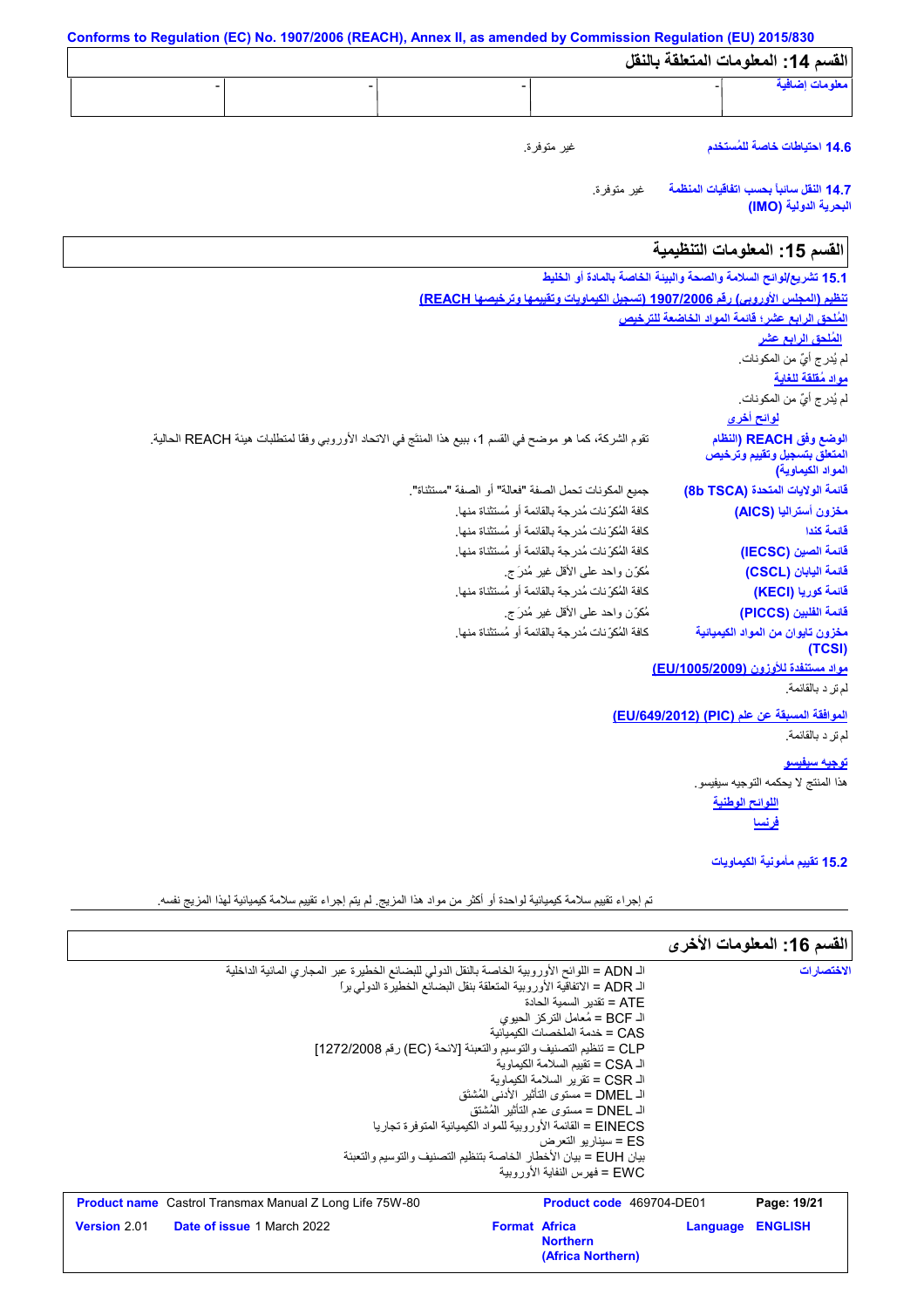#### **القسم :16 المعلومات الأخرى** GHS = النظام المتوافق عالمیاً لتصنیف وتوسیم المواد الكیمیائیة الـ IATA = رابطة النقل الجوي الدولي الـ IBC = حاویة سوائب وسیطة الـ IMDGا = البحریة الدولیة للبضائع الخطِرة LogPow = لوغاریتم معامل تجزئة الأوكتانول/الماء الـ MARPOL = المُعاھدة الدولیة لمنع التلوث الناجم عن السفن، 1973 المُعدَّلة بموجب بروتوكول .1978 ("ماربول" = التلوث البحري) OECD = منظمة التعاون الأقتصادي والتنمیة PBT = باقیة وسامة ومتراكمة بیولوجیا الـ PNEC = تركُّز عدم التأثیر المُتوقَّع REACH = التنظیم المتعلق بتسجیل وتقییم وترخیص المواد الكیماویة [نظام (المفوضیة الأوروبیة) رقم 1907/2006] RID = التنظیمات الدولیة لحمل البضائع الخطرة عبر السكك الحدیدیة RRN = رقم التسجیل في التنظیم المتعلق بتسجیل وتقییم وترخیص المواد الكیماویة (REACH( SADT = درجة حرارة التحلل المتسارع ذاتیاً SVHC = مواد مثیرة لقلق شدید RE-STOT = السمیة الموجھة إلى عضو مستھدف- عند تكرار التعرض SE-STOT = السمیة الموجھة إلى عضو مستھدف - عند التعرض لمرة واحدة TWA = المتوسط الزمني المرجح UN = الأمم المتحدة<br>UVCB = مادة هيئرُ وكَرْ بُونية مركبة SVHC = مواد مثيرة لقلق شديد<br>STOT-RE = السمية الموجهة إلى .<br>STOT-SE = السمية الموجهة إلى .<br>TWA = المنوسط الزمني المرجح<br>UVCB = مادة هيئرُ ركَّرٌ بُونية مركبة<br>UVCB = مُركب عضوي مُتطاير vPvB = شدید البقاء وشدید التراكم البیولوجي متنوع = قد يحتوي على واحد أو أكثر من المكونات التالية 64741-88-64706-23 RRN / 64741-89-6 / 64741-89-6 / /64741-96-4 ,01-2119487081-40 RRN / 64741-95-3 ,01-2119487067-30 RRN / 64742-44-5 ,01-2119488707-21 RRN / 64742-01-4 ,01-2119483621-38 RRN / 64742-53-6 ,01-2119467170-45 RRN / 64742-52-5 ,64742-45-6 ,01-2119985177-24 RRN / 64742-55-8 ,01-2119484627-25 RRN / 64742-54-7 ,01-2119480375-34 RRN / 64742-57-0 ,01-2119480132-48 RRN / 64742-56-9 ,01-2119487077-29 RRN ,64742-63-8 ,01-2119480472-38 RRN / 64742-62-7 ,64742-58-1 ,01-2119489287-22 RRN / 72623-85-9 ,01-2119487080-42 RRN / 64742-70-7 ,01-2119471299-27 RRN / 64742-65-0 / 72623-87-1 ,01-2119474878-16 RRN / 72623-86-0 ,01-2119555262-43 RRN 01-2119474889-13 RRN

**الإجراء المُستخدم لاشتقاق التصنیف بحسب تنظیم (المفوضیة الأوروبیة) رقم 1272/2008 [النظام المتوائم عالمیاً (GHS(/التصنیف والوسم والتعبئة (CLP[(**

|                                                                                         | التصنيف                                                                                                                                                                              | التبرير |                                                                                   |
|-----------------------------------------------------------------------------------------|--------------------------------------------------------------------------------------------------------------------------------------------------------------------------------------|---------|-----------------------------------------------------------------------------------|
| غير مُصنَّفة.                                                                           |                                                                                                                                                                                      |         |                                                                                   |
| نص بيانات الأخطار المُختصرة كاملأ                                                       | ضار عند الابتلاع<br>قد يكون مميناً إذا ابتلع ودخل المسالك الهوائية.<br>قد يسبب تفاعلاً للحساسية في الجلد.<br>يسبب تهيجاً شديداً للعين.<br>سمي للحياة المائية مع تأثيرات طويلة الأمد. |         | H302<br>H304<br>H317<br>H319<br>H411                                              |
| نص التصنيفات كاملأ [التصنيف والوسم<br>والتعبنة (CLP)/ النظام المتوائم<br>عالمياً (GHS)] | سمبة حادة - الفئة 4<br>الخطورة البيئية المائية (طويلة الأمد) - الفئة 2<br>خطر السمبة بالشفط - الفئة 1<br>تلف العين الشديد/تهيّج العين - الفئة 2<br>التحسس الجلدي - الفئة 1 باء       |         | Acute Tox, 4<br>Aquatic Chronic 2<br>Asp. Tox. 1<br>Eye Irrit. 2<br>Skin Sens, 1B |
| <u>السيرة</u>                                                                           |                                                                                                                                                                                      |         |                                                                                   |
| تاريخ الإصدار / تاريخ المراجعة<br>تاريخ الإصدار السابق                                  | 01/03/2022.                                                                                                                                                                          |         |                                                                                   |
| من إعداد                                                                                | <b>Product Stewardship</b>                                                                                                                                                           |         |                                                                                   |
| تشير إلى معلومات تم تغيير ها مفارنة بالنسخة التي سبق إصدار ها.                          |                                                                                                                                                                                      |         |                                                                                   |

#### **ملاحظة للقاريء الكریم**

تم اتخاذ جميع الخطوات المتعولة لضمان دقة نشرة البيانات هذه والمعلومات المتعلقة بالصحة والأمان والبيئة حسب البيانات الموضحة أدناه. لا يوجد ضمان أو تفويض، صریح أو ضمني، بشأن دقة أو اكتمال البیانات والمعلومات الواردة في نشرة البیانات ھذه.

تسري البیانات والنصائح المعطاة في حالة بیع المنتج للتطبیق المنكور التارستان التاریخ الاستخدام المنتج في غیر التطبیقات المذكور أو التطبیقات المذكورة دون طلب المشورة من شركة BP Group.

یجب على المستخدم تقییم ھذا المنتج واستخدامھ بشكل آمن بما یتوافق مع جمیع القوانین والتشریعات المعمول بھا. لا تتحمل شركة BP Group أیة مسؤولیة عن أي ضرر أو إصابة تنتج عن الاستخدام، أو أي استخدام آخر بخلاف استخدام المنتج المذكور للخامة، أو غيم ملاحاة التوصيات، أو المخاطر المتأصلة في طبيعة الخامة. القائمون بشراء المنتج لتوریده إلى طرف ثالث للاستخدام في العمل علیھم اتخاذ جمیع الخطوات اللازمة للتأكد من أن أي شخص یستخدم المنتج یكون على درایة بالمعلومات الواردة في ھذه النشرة. یجب على أصحاب العمل إبلاغ الموظفین لدیھم وغیرھم من الأشخاص المعنیین بالمخاطر الموضحة في ھذه النشرة وعن الاحتیاطات الواجب اتخاذھا. یمكنك الاتصال بشركة BP Group للتأكد من أن ھذا المستند على أحدث وضع. ممنوع منعًا باتًا إجراء تغییر على ھذا المستند.

|                     | <b>Product name</b> Castrol Transmax Manual Z Long Life 75W-80 |                      | Product code 469704-DE01             |                         | Page: 20/21 |
|---------------------|----------------------------------------------------------------|----------------------|--------------------------------------|-------------------------|-------------|
| <b>Version 2.01</b> | <b>Date of issue 1 March 2022</b>                              | <b>Format Africa</b> | <b>Northern</b><br>(Africa Northern) | <b>Language ENGLISH</b> |             |